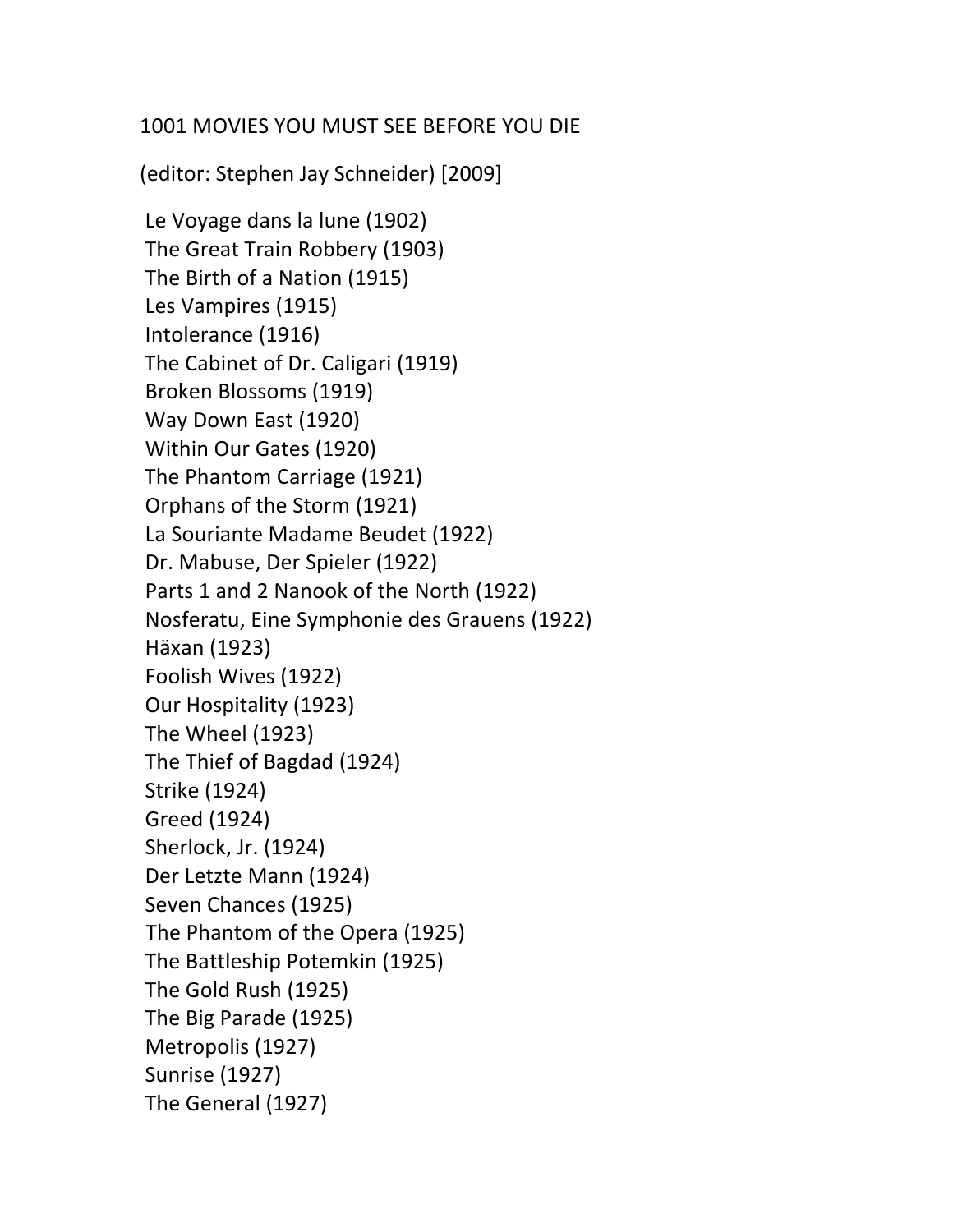The Unknown (1927) October (1927) The Jazz Singer (1927) Napoléon (1927) The Kid Brother (1927) The Crowd (1928) The Docks of New York (1928) Un Chien Andalou (1928) La Passion de Jeanne d'Arc (1928) Steamboat Bill, Jr. (1928) Storm over Asia (1928) Blackmail (1929) The Man with the Movie Camera (1929) Pandora's Box (1929) The Blue Angel (1930) L'Âge D'Or (1930) Earth (1930) Little Caesar (1930) All Quiet on the Western Front (1930) À Nous la Liberté (1931) Le Million (1931) Tabu (1931) Dracula (1931) Frankenstein (1931) City Lights (1931) The Public Enemy (1931) M (1931) La Chienne (1931) Vampyr (1932) Love Me Tonight (1932) Boudu Sauvé des Eaux (1932) I Am a Fugitive from a Chain Gang (1932) Trouble in Paradise (1932) Scarface (1932) Shanghai Express (1932)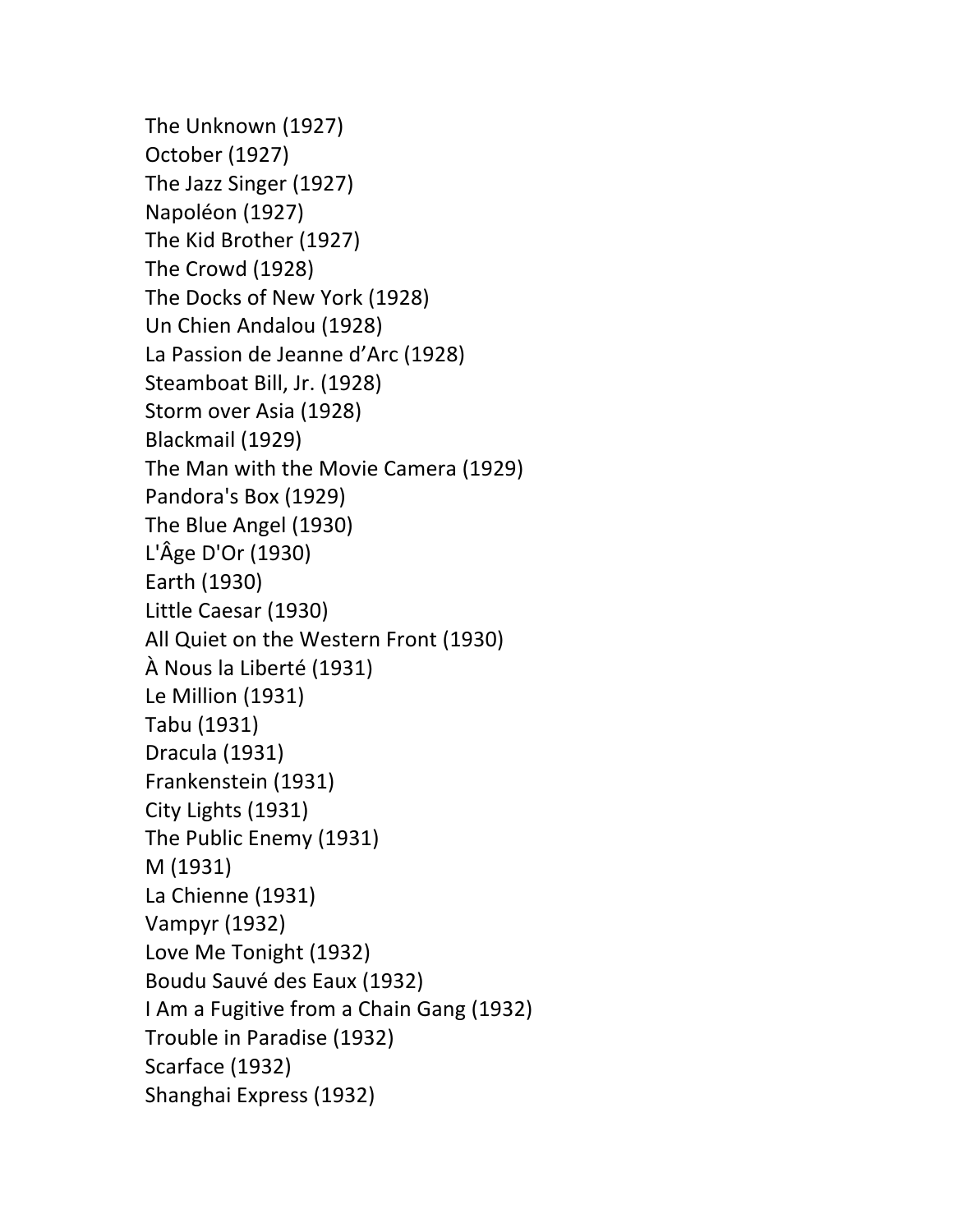Freaks (1932) Me and My Gal (1932) Zéro de Conduite (1933) 42nd Street (1933) Footlight Parade (1933) Gold Diggers of 1933 (1933) She Done Him Wrong (1933) Duck Soup (1933) Queen Christina (1933) Las Hurdes (1933) King Kong (1933) The Bitter Tea of General Yen (1933) Sons of the Desert (1933) It's a Gift (1934) Triumph of the Will (1934) L'Atalante (1934) The Black Cat (1934) Judge Priest (1934) It Happened One Night (1934) The Thin Man (1934) Captain Blood (1935) Mutiny on the Bounty (1935) A Night at the Opera (1935) The 39 Steps (1935) Bride of Frankenstein (1935) Top Hat (1935) Une Partie de Campagne (1936) Modern Times (1936) Swing Time (1936) My Man Godfrey (1936) Mr. Deeds Goes to Town (1936) Camille (1936) Sabotage (1936) Dodsworth (1936) Things to Come (1936)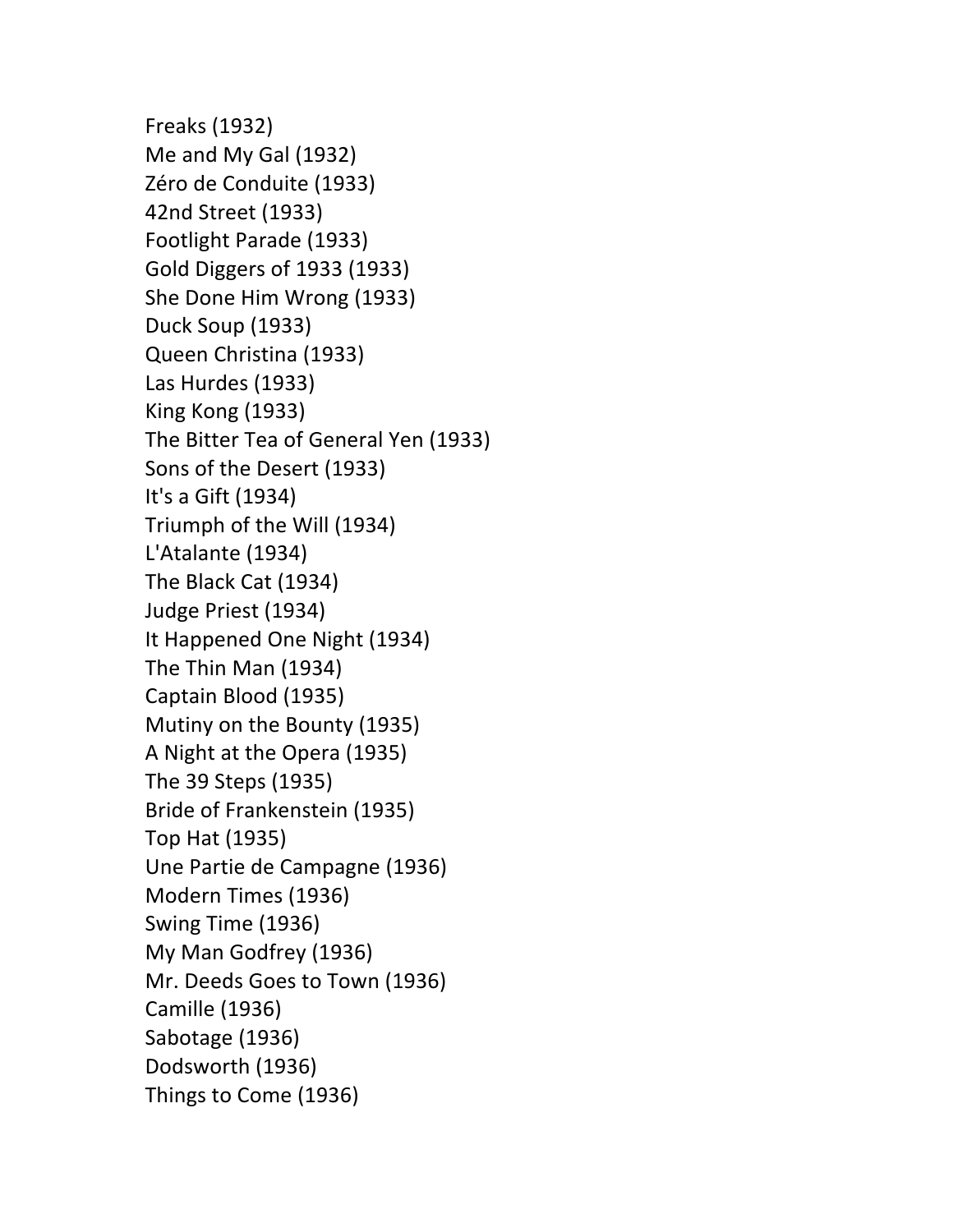The Story of a Cheat (1936) Captains Courageous (1937) Midnight Song (1937) La Grande Illusion (1937) Stella Dallas (1937) The Life of Emile Zola (1937) Make Way for Tomorrow (1937) Snow White and the Seven Dwarves (1937) The Awful Truth (1937) Pépé Le Moko (1937) Jezebel (1938) The Adventures of Robin Hood (1938) Angels with Dirty Faces (1938) Olympia (1938) The Baker's Wife (1938) Bringing Up Baby (1938) Stagecoach (1939) The Story of the Late Chrysanthemums (1939) Babes in Arms (1939) Mr. Smith Goes to Washington (1939) The Wizard of Oz (1939) Destry Rides Again (1939) Only Angels Have Wings (1939) Gone With the Wind (1939) Le Jour Se Lève (1939) Gunga Din (1939) Ninotchka (1939) La Règle du jeu (1939) Wuthering Heights (1939) His Girl Friday (1940) Rebecca (1940) Fantasia (1940) The Philadelphia Story (1940) The Grapes of Wrath (1940) Dance, Girl, Dance (1940)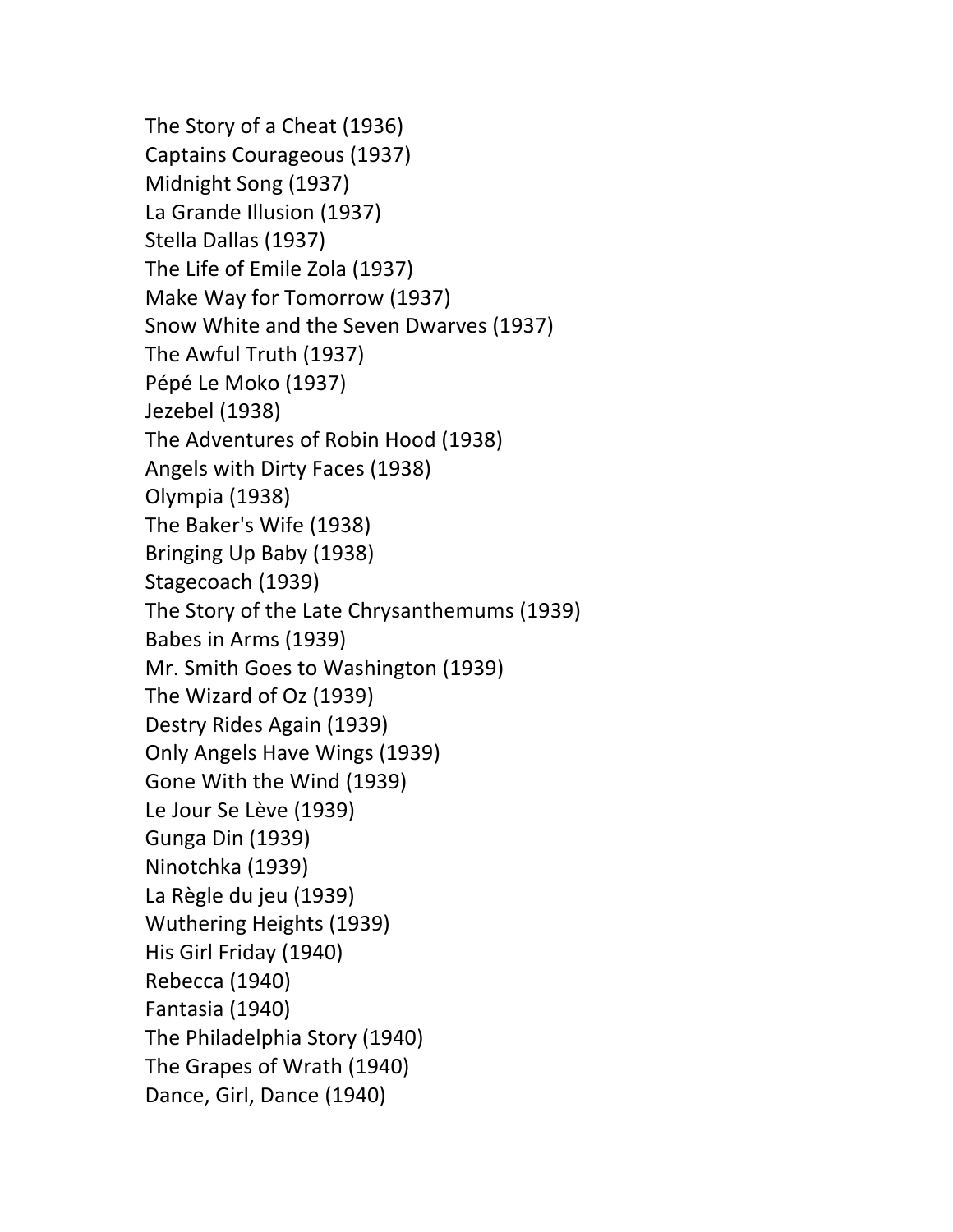Pinocchio (1940) The Mortal Storm (1940) The Bank Dick (1940) Citizen Kane (1941) The Lady Eve (1941) The Wolf Man (1941) The Maltese Falcon (1941) Sergeant York (1941) Dumbo (1941) High Sierra (1941) Sullivan's Travels (1941) How Green Was My Valley (1941) The Palm Beach Story (1942) Now, Voyager (1942) Casablanca (1942) To Be or Not to Be (1942) Cat People (1942) The Magnificent Ambersons (1942) Yankee Doodle Dandy (1942) Meshes of the Afternoon (1943) Fires Were Started (1943) The Man in Grey (1943) The Life and Death of Colonel Blimp (1943) I Walked with a Zombie (1943) The Seventh Victim (1943) The Ox-Bow Incident (1943) Shadow of a Doubt (1943) Ossessione (1943) Meet Me in St. Louis (1944) To Have and Have Not (1944) Laura (1944) Gaslight (1944) Henry V (1944) Ivan the Terrible (1944) Parts 1 and 2 Double Indemnity (1944)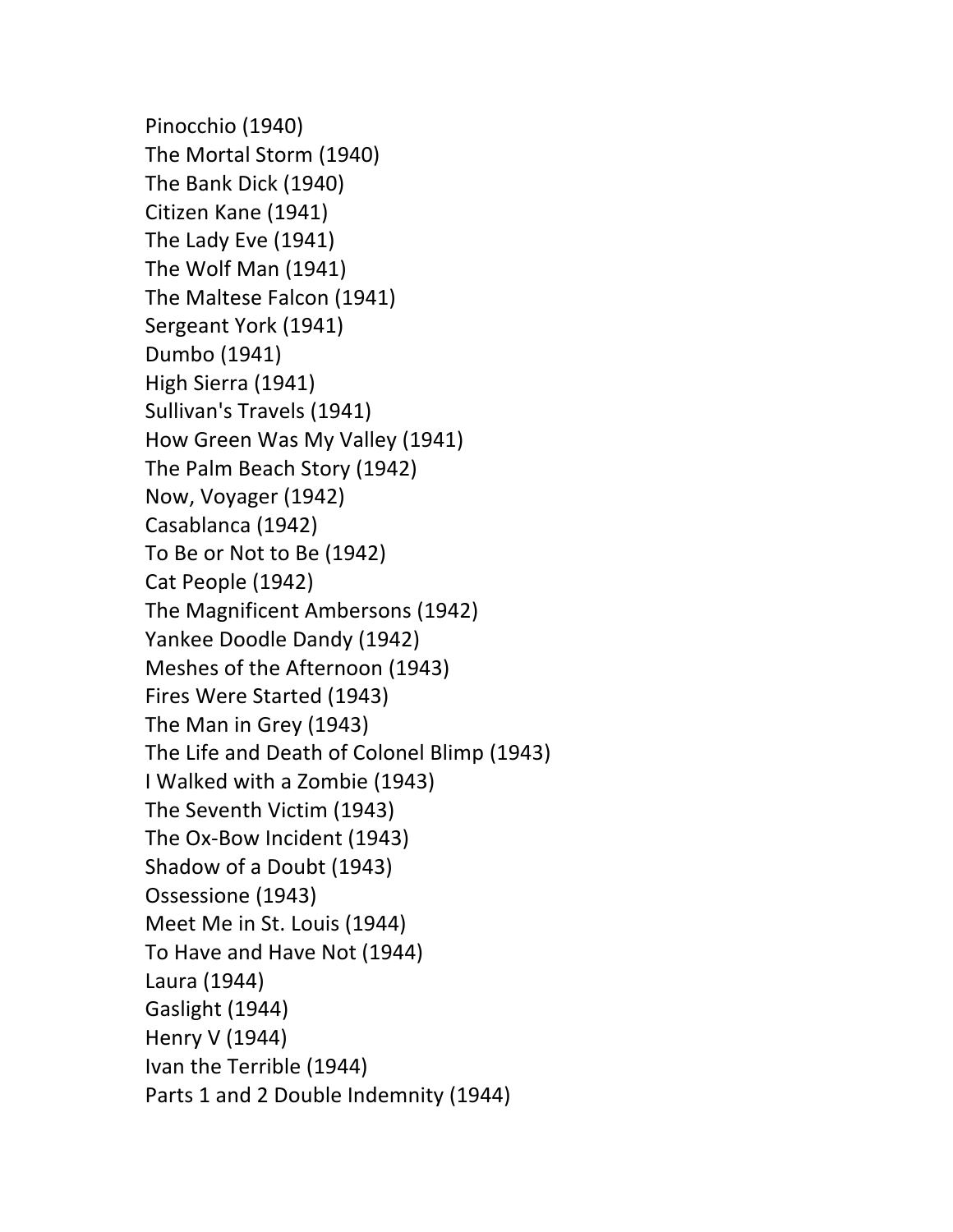Farewell My Lovely (1944) The Battle of San Pietro (1945) Spellbound (1945) Mildred Pierce (1945) Les Enfants du Paradis (1945) Roma, città aperta (1945) The Lost Weekend (1945) Detour (1945) I Know Where I'm Going! (1945) The Best Years of Our Lives (1946) Brief Encounter (1946) Paisà (1946) The Postman Always Rings Twice (1946) My Darling Clementine (1946) The Stranger (1946) La Belle et la Bête (1946) The Big Sleep (1946) The Killers (1946) A Matter of Life and Death (1946) Great Expectations (1946) Notorious (1946) Black Narcissus (1946) It's a Wonderful Life (1946) Gilda (1946) Monsieur Verdoux (1947) Build My Gallows High (1947) The Ghost and Mrs. Muir (1947) Odd Man Out (1947) The Bicycle Thief (1948) Letter from an Unknown Woman (1948) Secret Beyond the Door (1948) Force of Evil (1948) Spring in a Small Town (1948) Red River (1948) Rope (1948)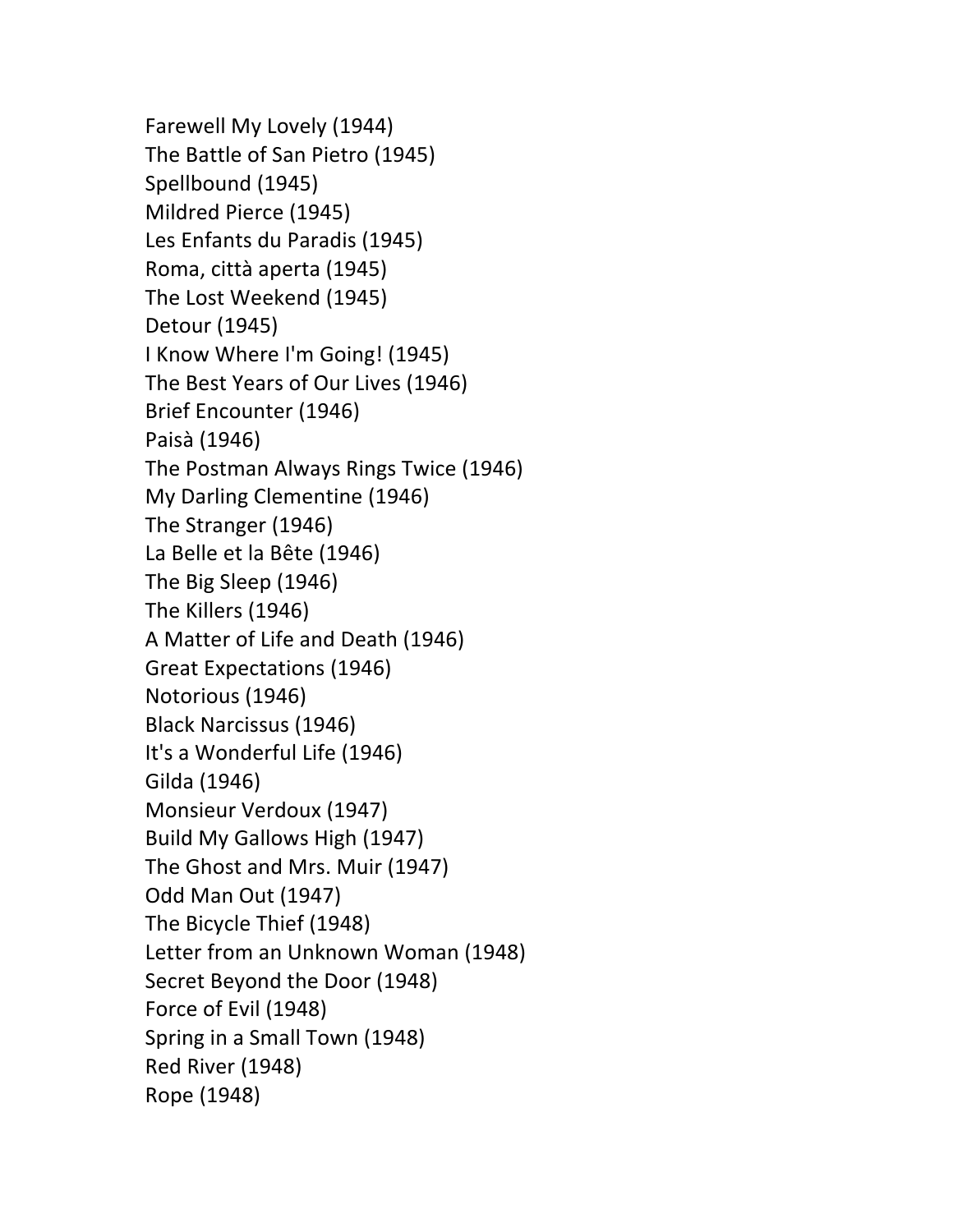The Snake Pit (1948) The Lady from Shanghai (1948) The Paleface (1948) The Red Shoes (1948) The Treasure of the Sierra Madre (1948) Louisiana Story (1948) The Heiress (1949) Kind Hearts and Coronets (1949) Gun Crazy (1949) Adam's Rib (1949) Whisky Galore! (1949) White Heat (1949) The Reckless Moment (1949) The Third Man (1949) On the Town (1949) Orphée (1949) The Asphalt Jungle (1950) Rashomon (1950) Winchester '73 (1950) Rio Grande (1950) All About Eve (1950) Sunset Blvd. (1950) Los Olvidados (1950) In a Lonely Place (1950) The Big Carnival (1951) A Streetcar Named Desire (1951) Strangers on a Train (1951) The Lavender Hill Mob (1951) Pandora and the Flying Dutchman (1951) The African Queen (1951) Diary of a Country Priest (1951) An American in Paris (1951) A Place in the Sun (1951) The Day the Earth Stood Still (1951) The Quiet Man (1952)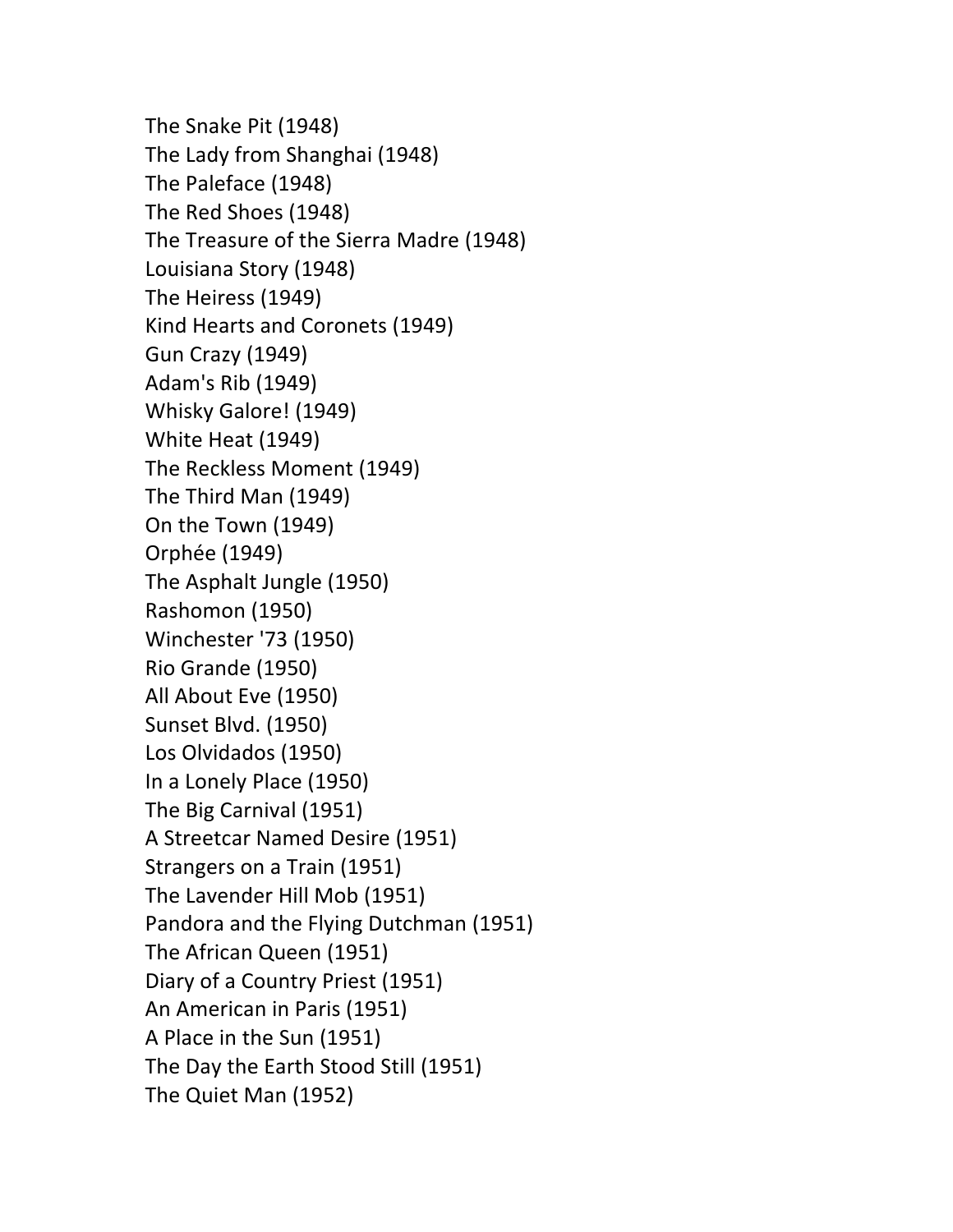Jeux Interdits (1952) Angel Face (1952) Singin' in the Rain (1952) Ikiru (1952) Europa '51 (1952) The Bad and the Beautiful (1952) The Big Sky (1952) High Noon (1952) Umberto D (1952) The Golden Coach (1952) The Bigamist (1953) The Band Wagon (1953) Madame De... (1953) From Here to Eternity (1953) Tokyo Story (1953) Roman Holiday (1953) Wages of Fear (1953) The Naked Spur (1953) Pickup on South Street (1953) Gentlemen Prefer Blondes (1953) The Big Heat (1953) Les Vacances de Monsieur Hulot (1953) Voyage in Italy (1953) Ugetsu Monogatari (1953) Shane (1953) Beat the Devil (1953) Johnny Guitar (1954) On the Waterfront (1954) Seven Brides for Seven Brothers (1954) Les Diaboliques (1954) Animal Farm (1954) Rear Window (1954) A Star Is Born (1954) The Barefoot Contessa (1954) La Strada (1954)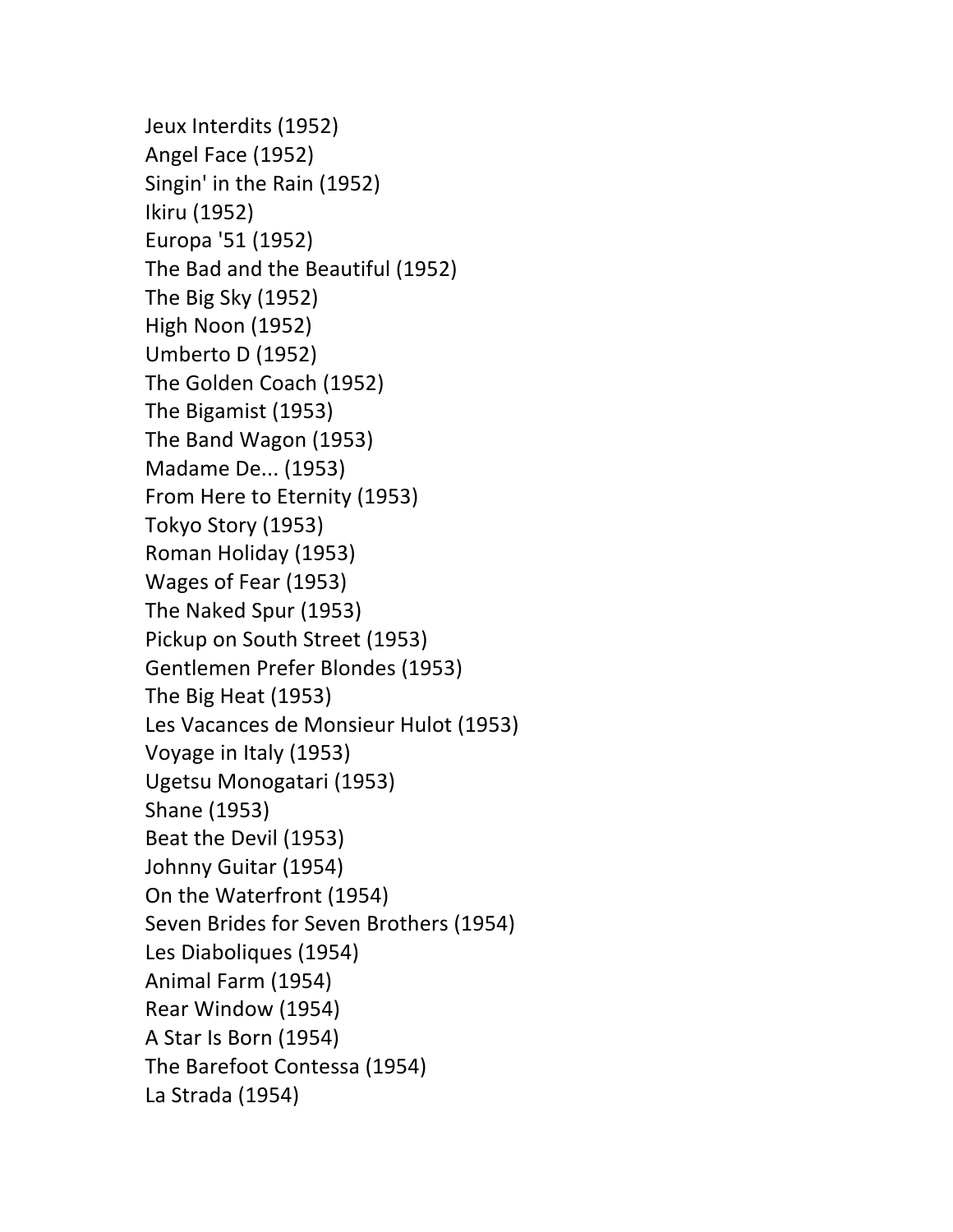The Seven Samurai (1954) Senso (1954) Silver Lode (1954) Carmen Jones (1954) Sanshô Dayû (1954) Salt of the Earth (1954) Artists and Models (1955) Guys and Dolls (1955) Pather Panchali (1955) Bad Day at Black Rock (1955) The Mad Masters (1955) Hill 24 Doesn't Answer (1955) The Ladykillers (1955) Marty (1955) Ordet (1955) Bob Le Flambeur (1955) Kiss Me Deadly (1955) The Man from Laramie (1955) Rebel without a Cause (1955) The Phenix City Story (1955) Smiles of a Summer Night (1955) Night and Fog (1955) The Night of the Hunter (1955) Lola Montès (1955) Forbidden Planet (1956) The Burmese Harp (1956) The Searchers (1956) A Man Escaped (1956) Written on the Wind (1956) The Man Who Knew Too Much (1956) Giant (1956) All That Heaven Allows (1956) Invasion of the Body Snatchers (1956) The Wrong Man (1956) Bigger Than Life (1956)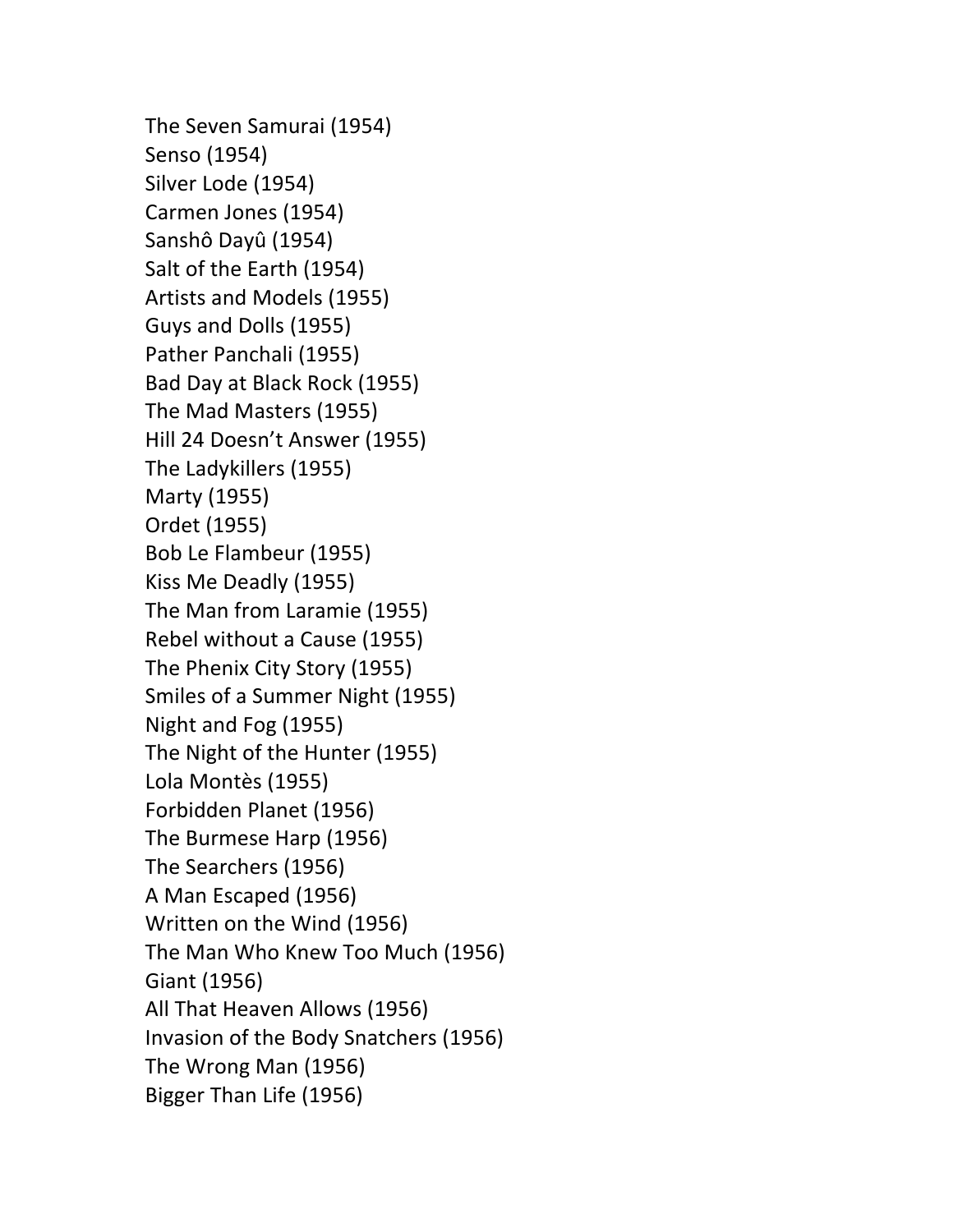High Society (1956) The Ten Commandments (1956) 12 Angry Men (1957) The Seventh Seal (1957) An Affair to Remember (1957) Wild Strawberries (1957) The Nights of Cabiria (1957) Throne of Blood (1957) The Incredible Shrinking Man (1957) Aparajito (1957) Gunfight at the O.K. Corral (1957) The Bridge on the River Kwai (1957) Mother India (1957) The Cranes Are Flying (1957) Paths of Glory (1957) Sweet Smell of Success (1957) Man of the West (1958) Touch of Evil (1958) Cairo Station (1958) Gigi (1958) The Defiant Ones (1958) Vertigo (1958) Ashes and Diamonds (1958) Dracula (1958) Mon Oncle (1958) The Music Room (1958) Les Quatre cents coups (1959) North by Northwest (1959) Some Like It Hot (1959) Anatomy of a Murder (1959) Les Yeux Sans Visage (1959) Ride Lonesome (1959) Black Orpheus (1959) Shadows (1959) The World of Apu (1959)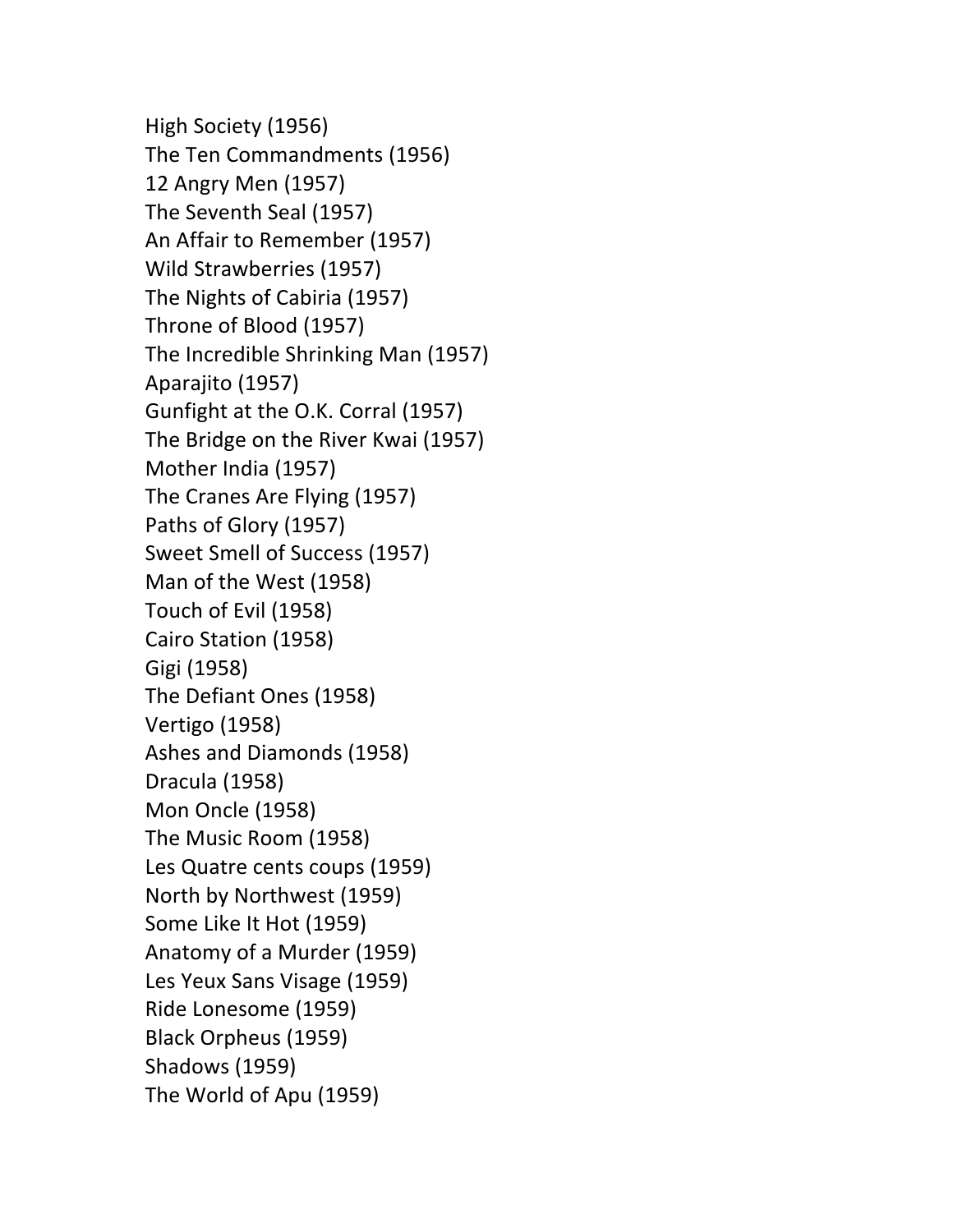A bout de souffle (1959) Ben-Hur (1959) Pickpocket (1959) Hiroshima Mon Amour (1959) Rio Bravo (1959) Le Trou (1959) Floating Weeds (1959) Rocco and His Brothers (1960) La Dolce Vita (1960) Saturday Night and Sunday Morning (1960) Tirez sur le pianiste (1960) L'Avventura (1960) The Young One (1960) The Cloud-Capped Star (1960) The Housemaid (1960) Psycho (1960) Black Sunday (1960) Peeping Tom (1960) The Apartment (1960) Spartacus (1960) Splendor in the Grass (1961) Last Year at Marienbad (1961) La Jetée (1961) One-Eyed Jacks (1961) Lola (1961) Breakfast at Tiffany's (1961) La Notte (1961) Jules et Jim (1961) Viridiana (1961) The Ladies Man (1961) Through a Glass Darkly (1961) Chronique d'un été (1961) The Hustler (1961) West Side Story (1961) Mondo Cane (1962)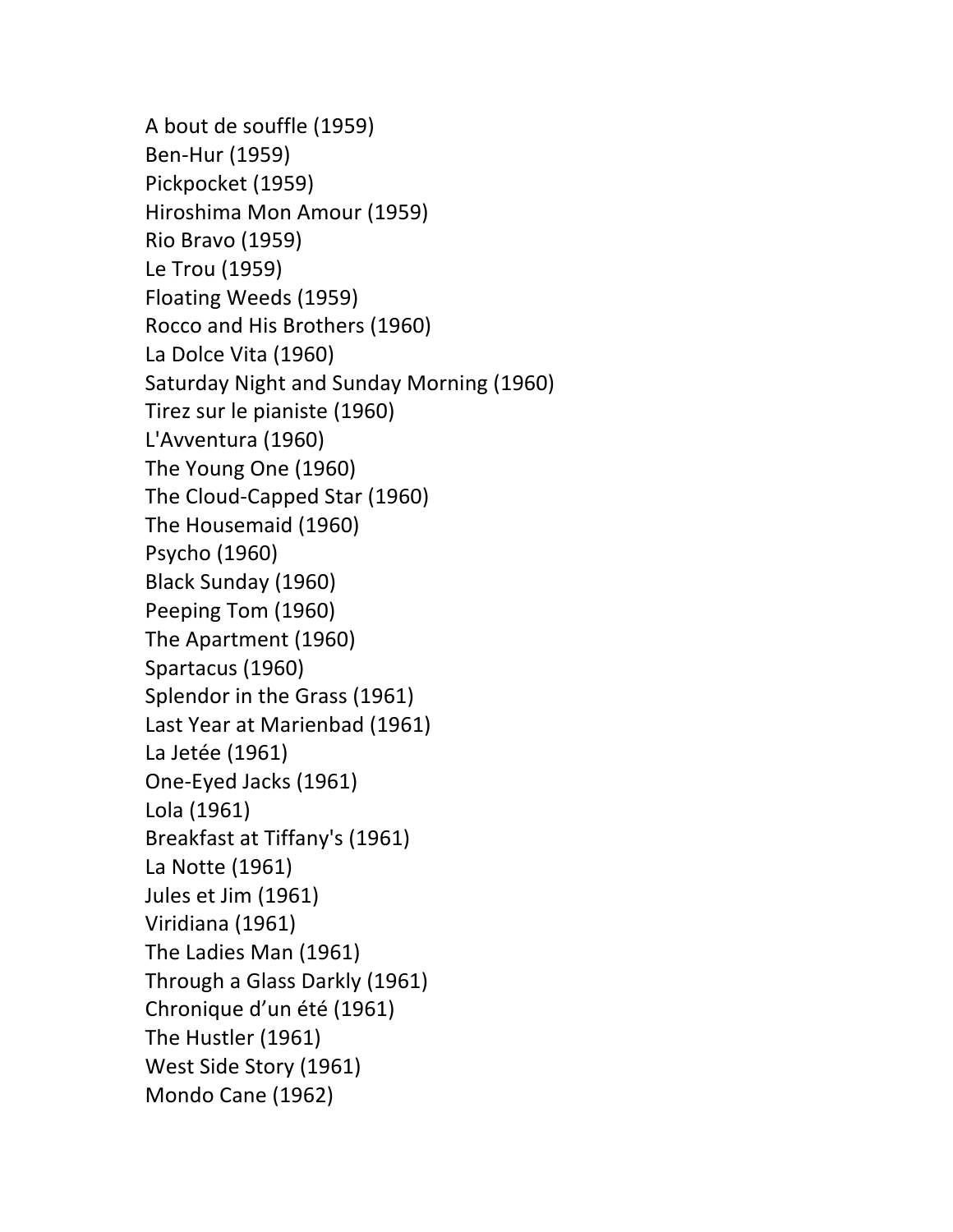Cléo de 5 à 7 (1962) Dog Star Man (1962) An Autumn Afternoon (1962) L'Eclisse (1962) Lawrence of Arabia (1962) To Kill a Mockingbird (1962) The Manchurian Candidate (1962) Lolita (1962) Keeper of Promises (1962) The Man Who Shot Liberty Valance (1962) What Ever Happened to Baby Jane? (1962) Vivre sa vie (1962) Heaven and Earth Magic (1962) The Birds (1963) The Nutty Professor (1963) Blonde Cobra (1963) The Cool World (1963) 8 1/2 (1963) Passenger (1963) Le Mépris(1963) Hud (1963) Winter Light (1963) Flaming Creatures (1963) The Great Escape (1963) Shock Corridor (1963) Il Gattopardo (1963) Barren Lives (1963) Méditerranée (1963) The House is Black (1963) The Haunting (1963) An Actor's Revenge (1963) The Servant (1963) Goldfinger (1964) Scorpio Rising (1964) Les Parapluies de Cherbourg (1964)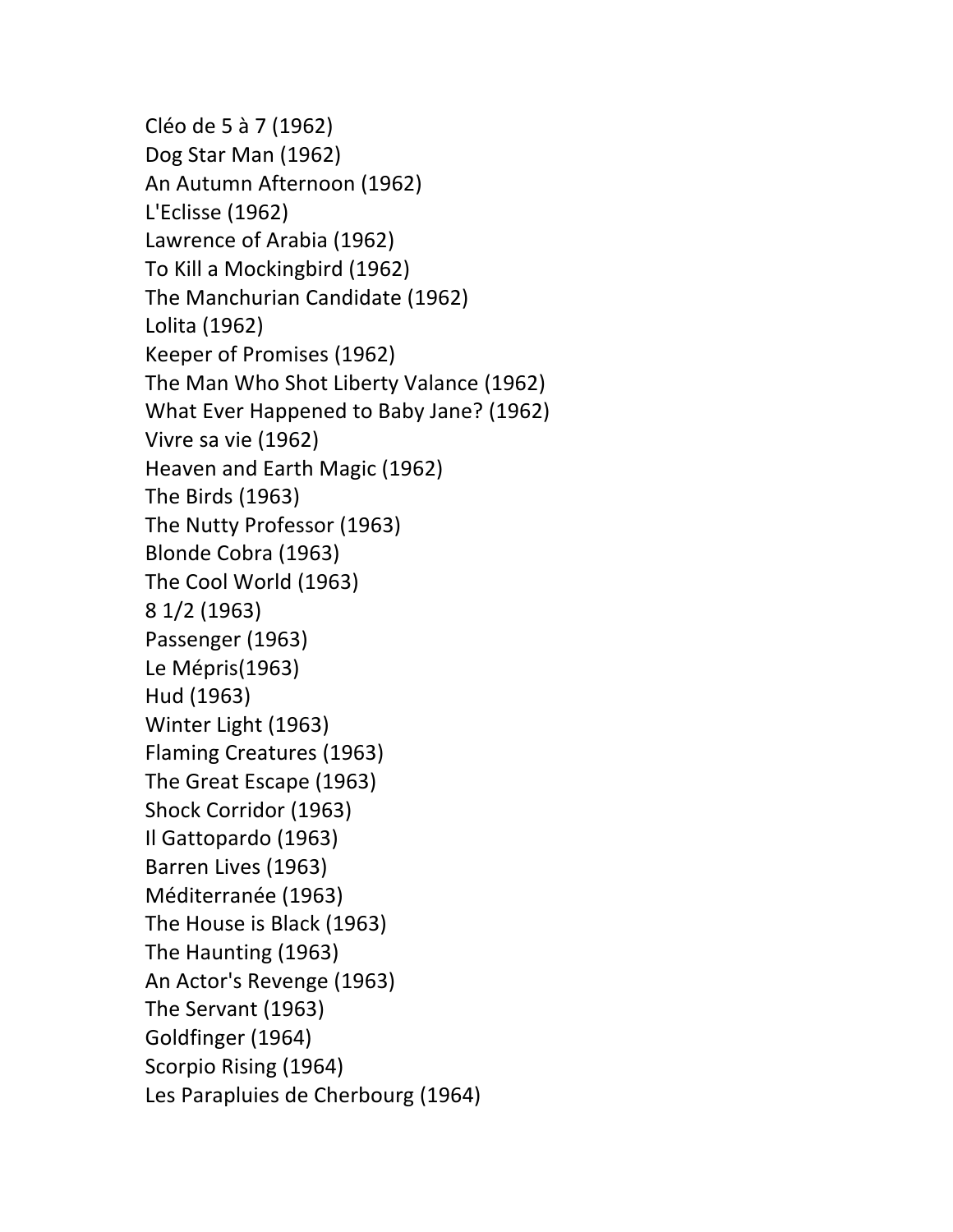Marnie (1964) My Fair Lady (1964) Woman in the Dunes (1964) Dr. Strangelove (1964) A Hard Day's Night (1964) The Red Desert (1964) Shadows of Forgotten Ancestors (1964) The Masque of the Red Death (1964) Before the Revolution (1964) Gertrud (1964) The Gospel According to St. Matthew (1964) Black God, White Devil (1964) Onibaba (1964) Vinyl (1965) The Shop on Main Street (1965) Doctor Zhivago (1965) The War Game (1965) Tokyo Olympiad (1965) The Battle of Algiers (1965) The Sound of Music (1965) The Saragossa Manuscript (1965) Alphaville (1965) Chimes at Midnight (1965) Repulsion (1965) Juliet of the Spirits (1965) Pierrot Le Fou (1965) Faster, Pussycat! Kill! Kill! (1965) Golden River (1965) The Man Who Had His Hair Cut Short (1965) Hold Me While I'm Naked (1966) Blowup (1966) The Good, the Bad and the Ugly (1966) Daisies (1966) Come Drink with Me (1966) Seconds (1966)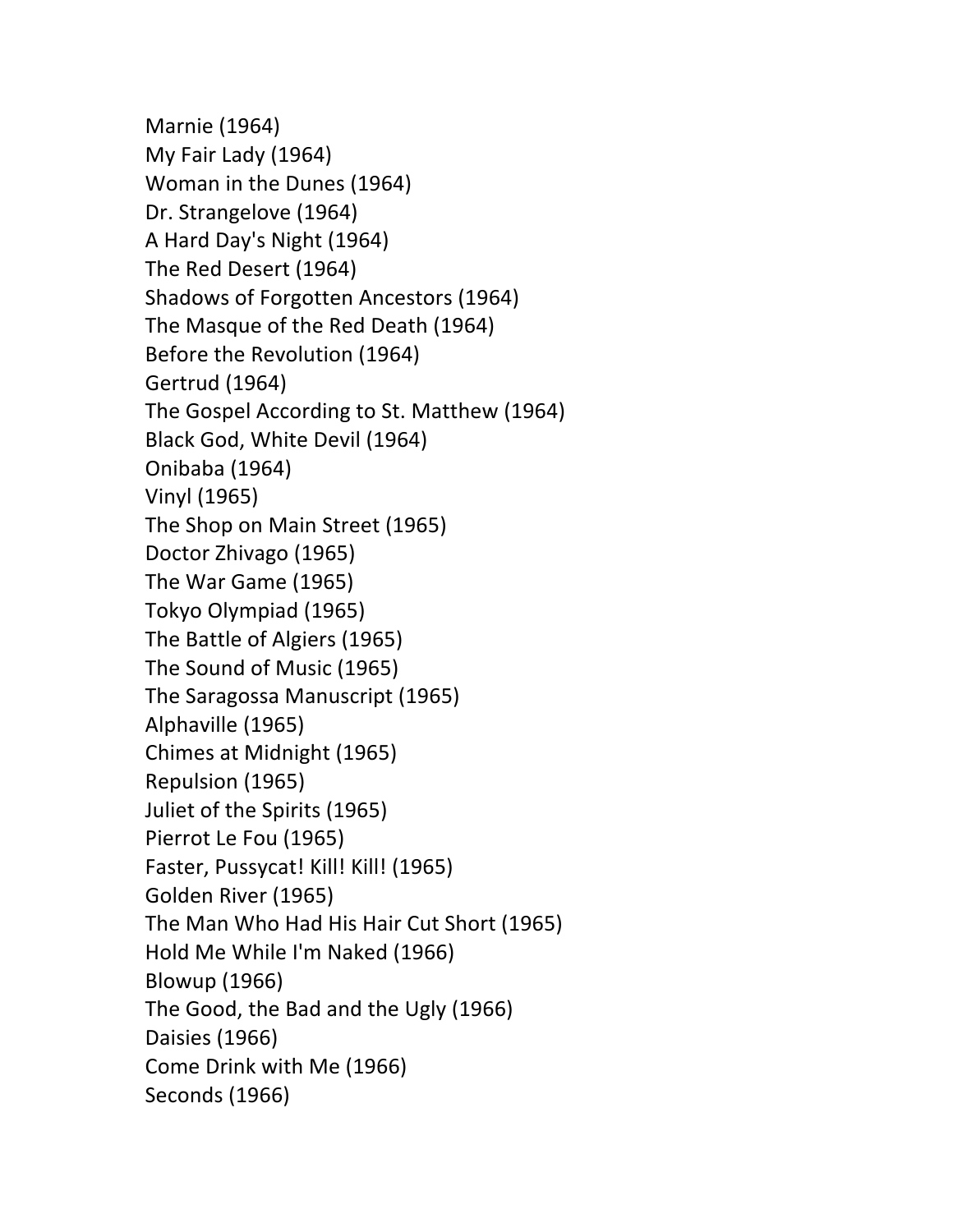In the Heat of the Night (1967) Who's Afraid of Virginia Woolf? (1966) Persona (1966) Masculin, Féminin (1966) Au Hasard Balthazar (1966) 2 ou 3 choses que je sais d'elle (1967) The Graduate (1967) Playtime (1967) Report (1967) Hombre (1967) Belle de Jour (1967) Les Demoiselles de Rochefort (1967) Week End (1967) Le Samouraï (1967) Cool Hand Luke (1967) Point Blank (1967) Wavelength (1967) Bonnie and Clyde (1967) The Red and the White (1967) Marketa Lazarová (1967) The Jungle Book (1967) The Fireman's Ball (1967) Earth Entranced (1967) Closely Observed Trains (1967) Vij (1967) The Cow (1968) Once Upon a Time in the West (1968) Planet of the Apes (1968) Faces (1968) Rosemary's Baby (1968) If.... (1968) Memories of Underdevelopment (1968) The Producers (1968) David Holzman's Diary (1968) Shame (1968)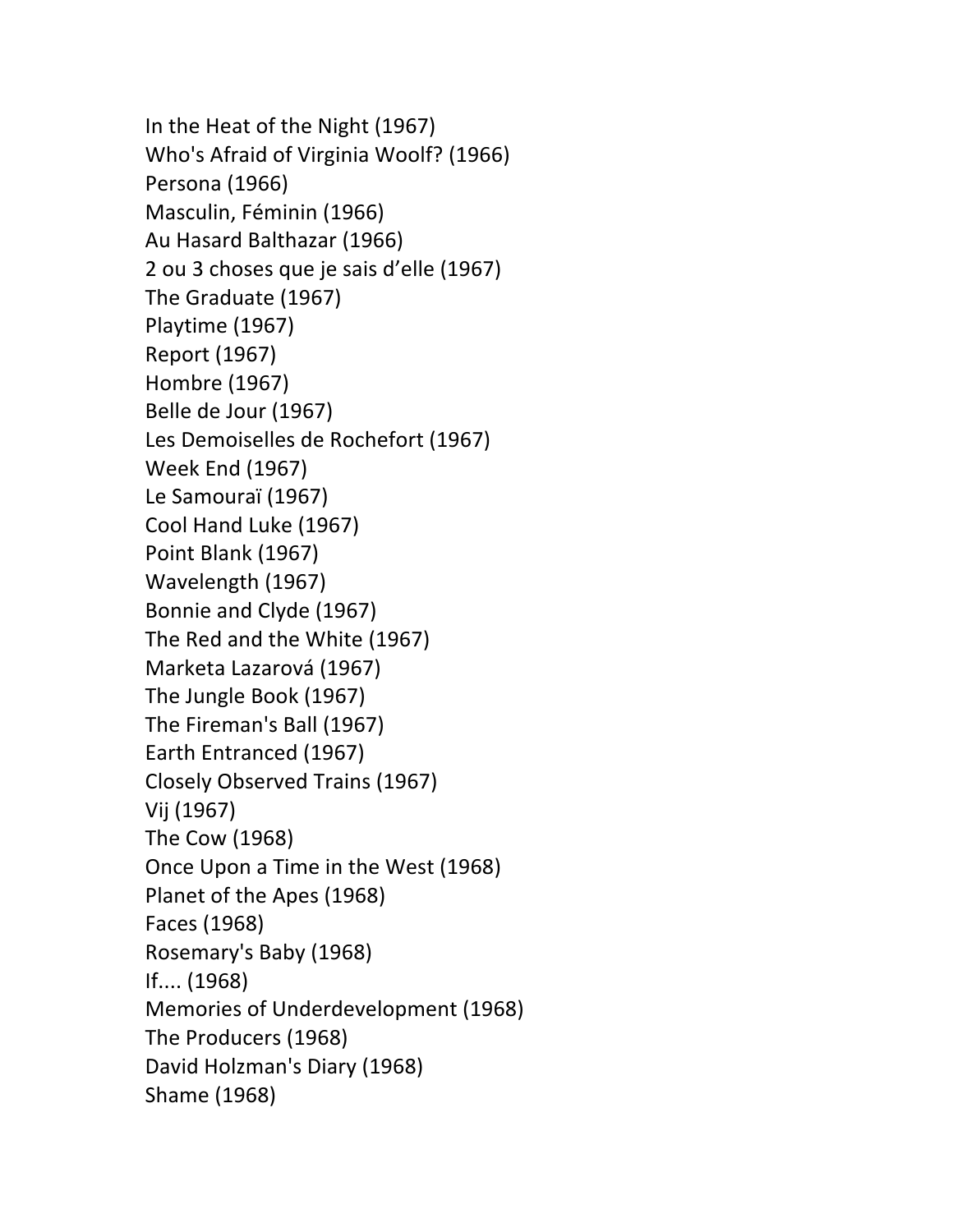2001: A Space Odyssey (1968) Hour of the Wolf (1968) Targets (1968) Night of the Living Dead (1968) My Night at Maud's (1969) Lucía (1969) A Touch of Zen (1969) Butch Cassidy and the Sundance Kid (1969) Midnight Cowboy (1969) Satyricon (1969) Z (1969) The Conformist (1969) Easy Rider (1969) High School (1969) In the Year of the Pig (1969) The Wild Bunch (1969) Andrei Rublev (1969) Le Boucher (1969) The Color of Pomegranates (1969) Kes (1969) Tristana (1970) Five Easy Pieces (1970) El Topo (1970) Woodstock (1970) Deep End (1970) The Spider's Stratagem (1970) Little Big Man (1970) The Ear (1970) Patton (1970) M\*A\*S\*H (1970) Performance (1970) Gimme Shelter (1970) Zabriskie Point (1970) The Bird with The Crystal Plumage (1970) The Garden of the Finzi-Continis (1970)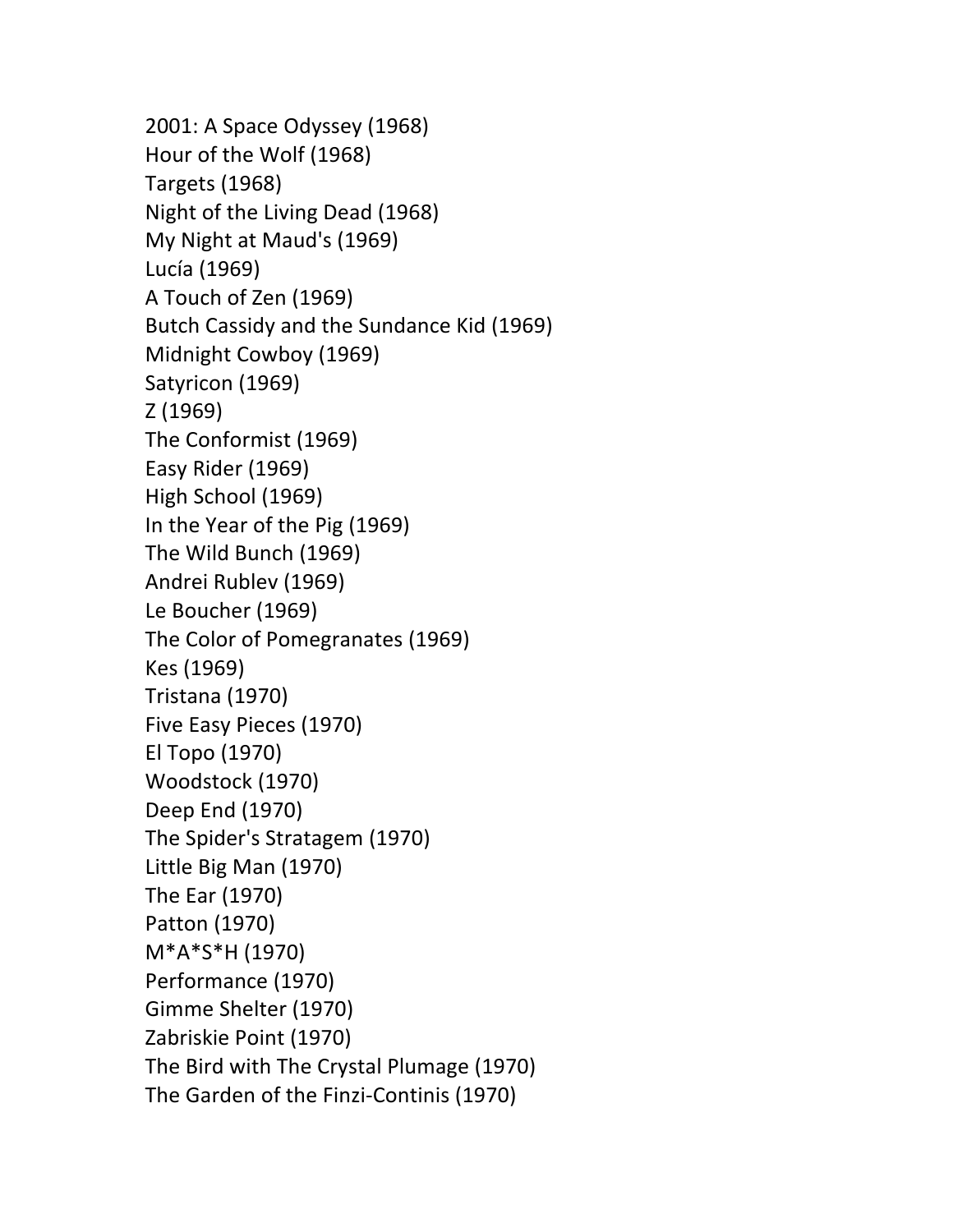Wanda (1971) W.R.: Mysteries of the Organism (1971) A Clockwork Orange (1971) The Sorrow and the Pity (1971) Willy Wonka and the Chocolate Factory (1971) McCabe and Mrs. Miller (1971) Walkabout (1971) Klute (1971) Harold and Maude (1971) Red Psalm (1971) Get Carter (1971) The French Connection (1971) Shaft (1971) Dirty Harry (1971) Murmur of the Heart (1971) Sweet Sweetback's Baadassss Song (1971) The Last Picture Show (1971) Straw Dogs (1971) Two-Lane Blacktop (1971) The Heartbreak Kid (1972) Aguirre, the Wrath of God (1972) Cabaret (1972) Last Tango in Paris (1972) High Plains Drifter (1972) Sleuth (1972) Deliverance (1972) Solaris (1972) The Godfather (1972) Cries and Whispers (1972) Fat City (1972) Le Charme discret de la bourgeoisie (1972) Die Bitteren Tränen der Petra Von Kant (1972) Frenzy (1972) Pink Flamingos (1972) Superfly (1972)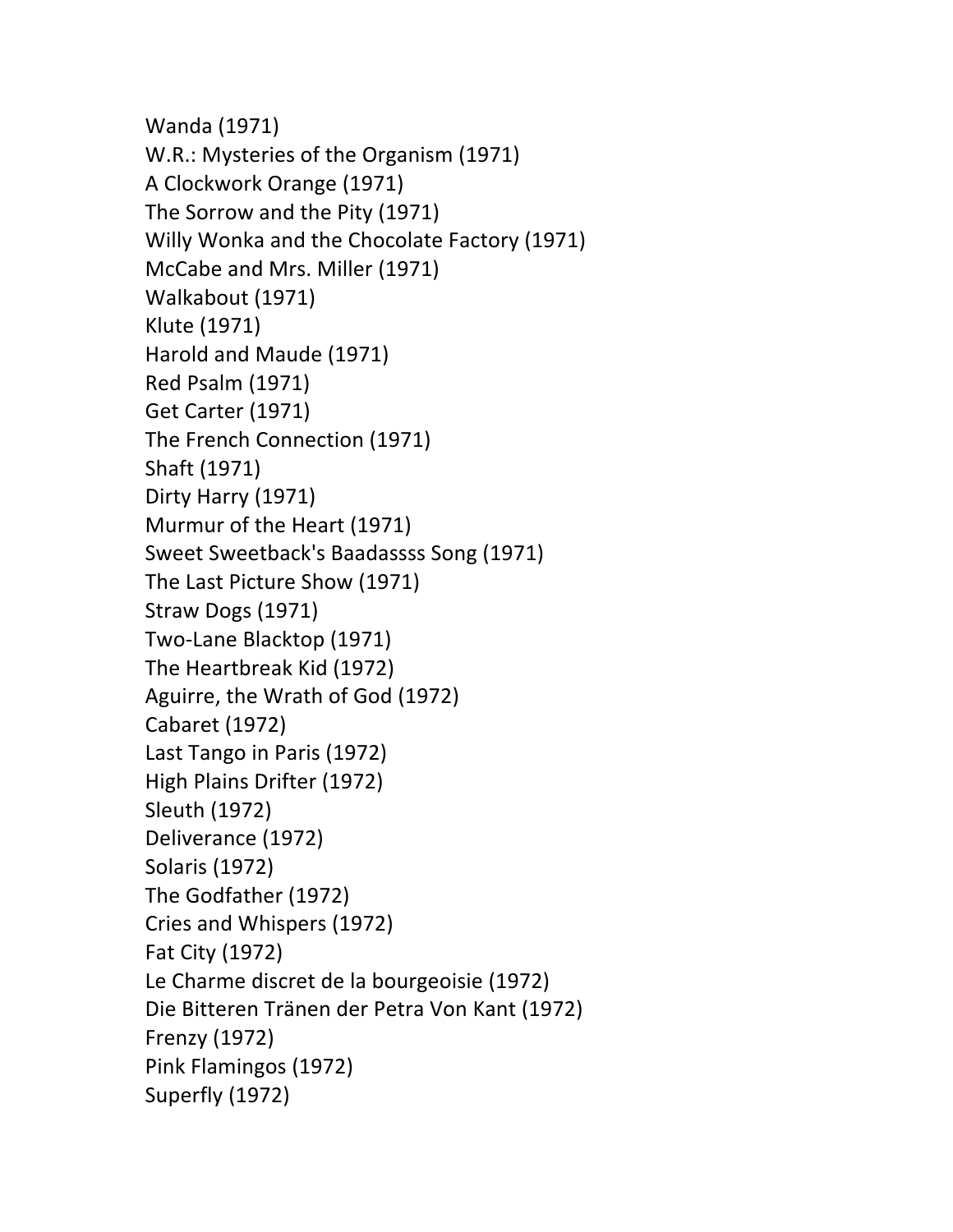The Sting  $(1973)$ La Maman et la putain (1973) Badlands (1973) American Graffiti (1973) Papillon (1973) Enter the Dragon (1973) Mean Streets (1973) The Long Goodbye (1973) The Wicker Man (1973) La Nuit Américaine(1973) Don't Look Now (1973) Sleeper (1973) Serpico (1973) The Exorcist (1973) Turkish Delight (1973) The Spirit of the Beehive (1973) Fantastic Planet (1973) Amarcord (1973) The Harder They Come (1973) Pat Garrett and Billy the Kid (1973) Dersu Uzala (1974) The Conversation (1974) The Texas Chain Saw Massacre (1974) Mirror (1974) A Woman under the Influence (1974) Young Frankenstein (1974) Chinatown (1974) Céline et Julie vont en bateau (1974) Blazing Saddles (1974) The Godfather Part II (1974) Ali: Fear Eats the Soul (1974) Bring Me the Head of Alfredo Garcia (1974) Dog Day Afternoon (1975) One Flew over the Cuckoo's Nest (1975) Jeanne Dielman, 23 Quai Du Commerce, 1080 Bruxelles (1975)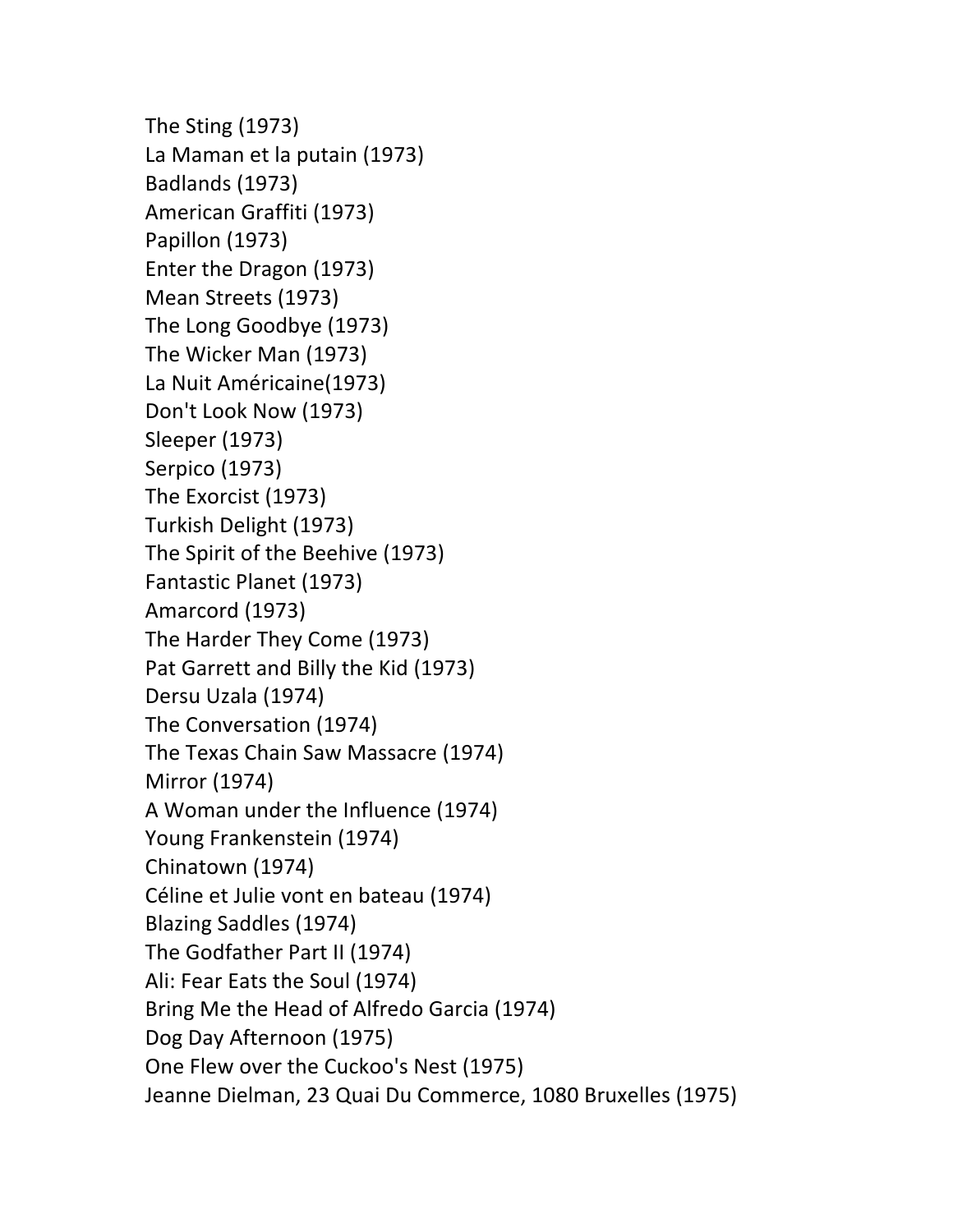The Rocky Horror Picture Show (1975) The Wall (1975) Monty Python and the Holy Grail (1975) Barry Lyndon (1975) Fox and His Friends (1975) India Song (1975) Picnic at Hanging Rock (1975) Manila in the Claws of Brightness (1975) Salo, or the 120 Days of Sodom (1975) Nashville (1975) Cria! (1975) The Travelling Players (1975) Jaws (1975) The Killing of a Chinese Bookie (1976) Carrie (1976) The Outlaw Josey Wales (1976) All the President's Men (1976) Rocky (1976) Taxi Driver (1976) Network (1976) Ascent (1976) Ai No Corrida (1976) Novecento (1976) The Man Who Fell to Earth (1976) Star Wars (1977) Close Encounters of the Third Kind (1977) The Last Wave (1977) Annie Hall (1977) Last Chants for a Slow Dance (1977) Stroszek (1977) Man of Marble (1977) Saturday Night Fever (1977) Killer of Sheep (1977) Eraserhead (1977) Ceddo (1977)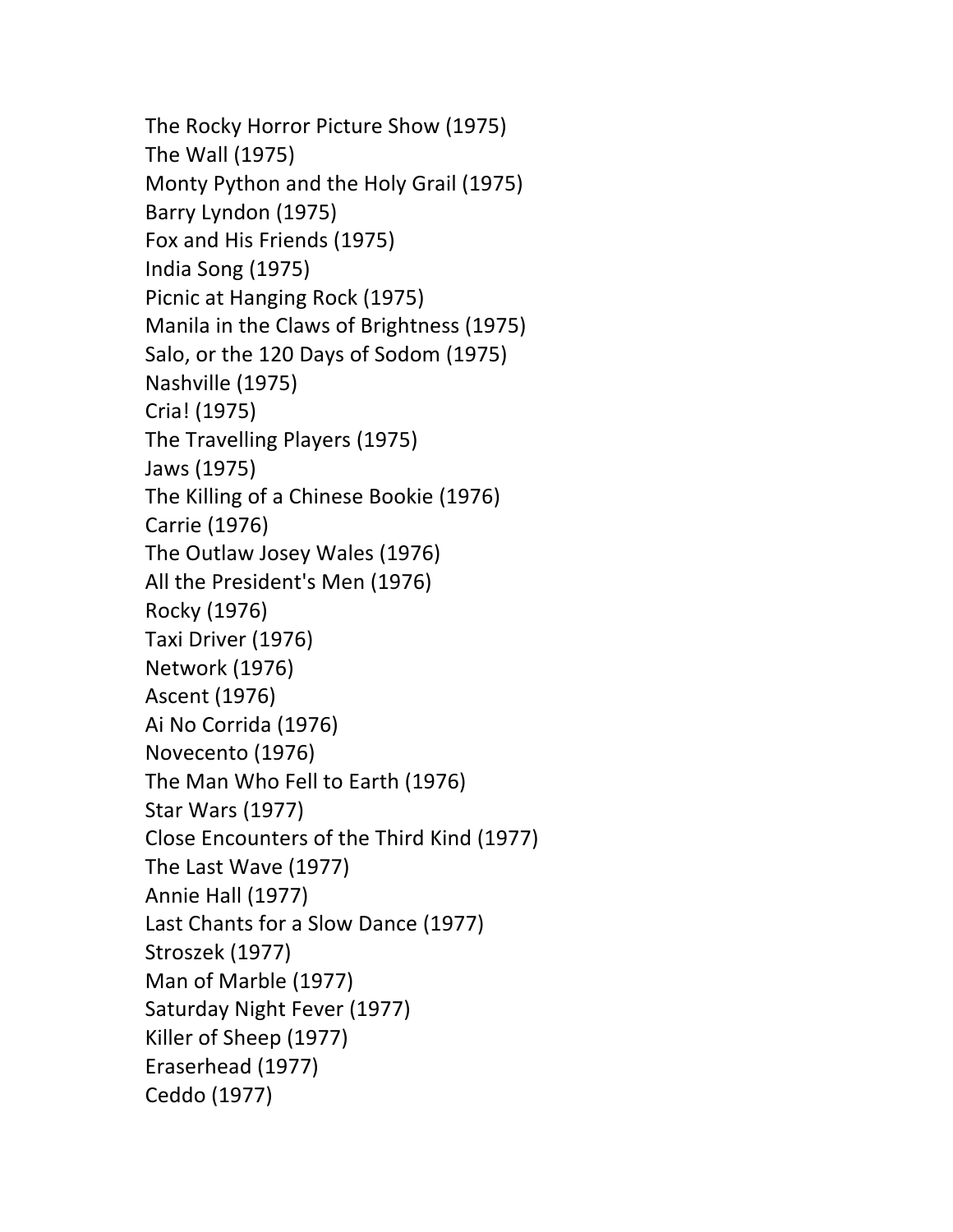The American Friend (1977) The Hills Have Eyes (1977) Soldier of Orange (1977) Suspiria (1977) The Chant of Jimmie Blacksmith (1978) Five Deadly Venoms (1978) The Tree of Wooden Clogs (1978) The Deer Hunter (1978) Grease (1978) Days of Heaven (1978) Dawn of the Dead (1978) Shaolin Master Killer (1978) Up in Smoke (1978) Halloween (1978) Die Ehe der Maria Braun (1979) Real Life (1979) My Brilliant Career (1979) Stalker (1979) Alien (1979) Breaking Away (1979) Die Blechtrommel (1979) All That Jazz (1979) Being There (1979) Kramer vs. Kramer (1979) Life of Brian (1979) Apocalypse Now (1979) The Jerk (1979) The Muppet Movie (1979) Manhattan (1979) Mad Max (1979) Nosferatu (1979) Ordinary People (1980) Atlantic City (1980) Le Dernier métro (1980) The Shining (1980)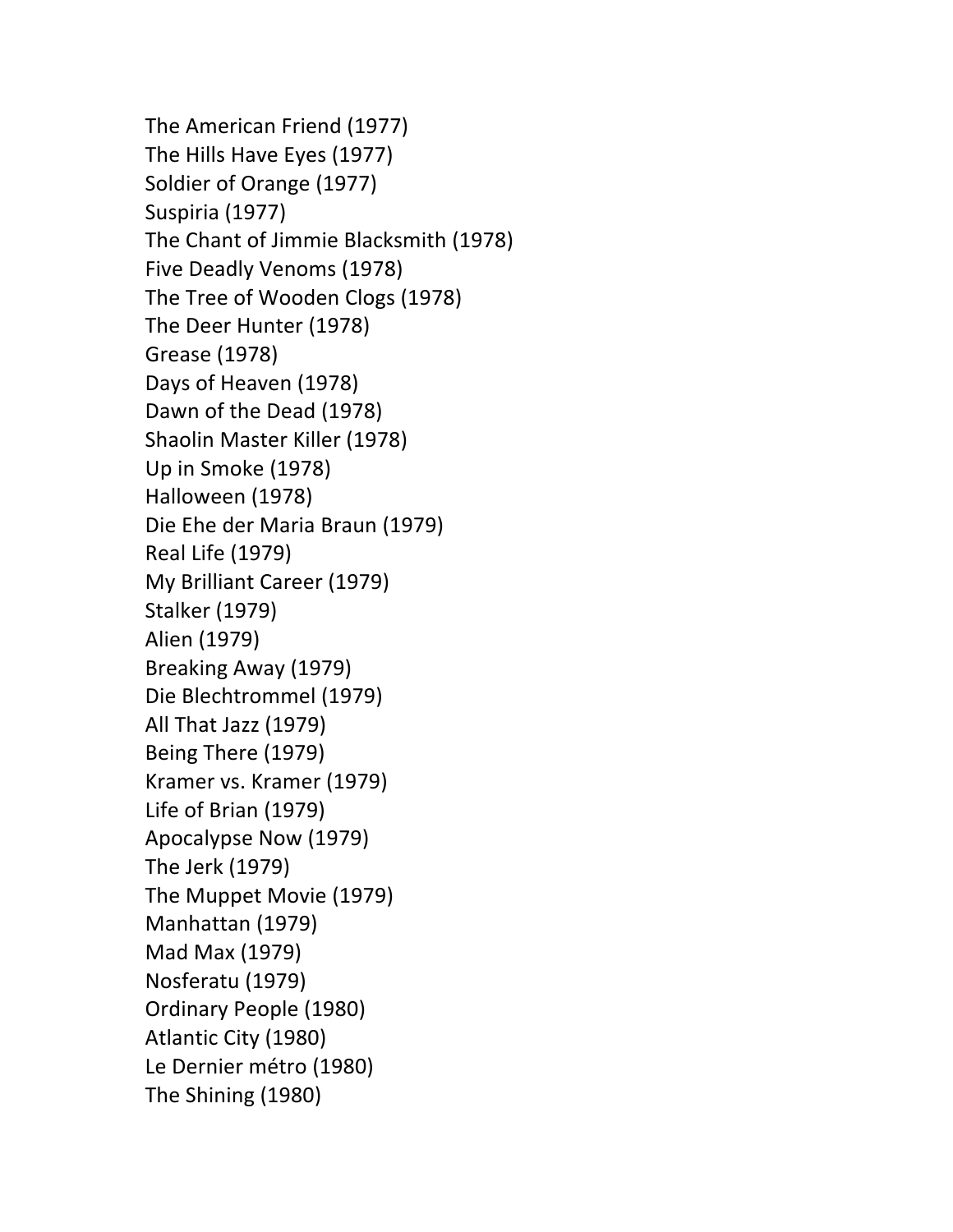```
The Empire Strikes Back (1980)
The Elephant Man (1980)
The Big Red One (1980)
Loulou	(1980)
Airplane! (1980)
Raging Bull (1980)
Raiders of the Lost Ark (1981)
Das Boot (1981)
Gallipoli (1981)
Chariots of Fire (1981)
Body Heat (1981)
Reds	(1981)
An American Werewolf in London (1981)
Three Brothers (1981)
Man of Iron (1981)
Too Early, Too Late (1981)
Fast Times at Ridgemont High (1981)
E.T. The Extra-Terestrial (1982)
The Thing (1982)Poltergeist (1982)
Blade Runner (1982)
The Evil Dead (1982)
Tootsie (1982)
Yol	(1982)
Diner (1982)
Fitzcarraldo (1982)
Gandhi (1982)
The Night of the Shooting Stars (1982)
A Question of Silence (1982)
Fanny och Alexander (1982)
A Christmas Story (1983)
El	Norte	(1983)
Videodrome (1983)
Return of the Jedi (1983)
The Big Chill (1983)
```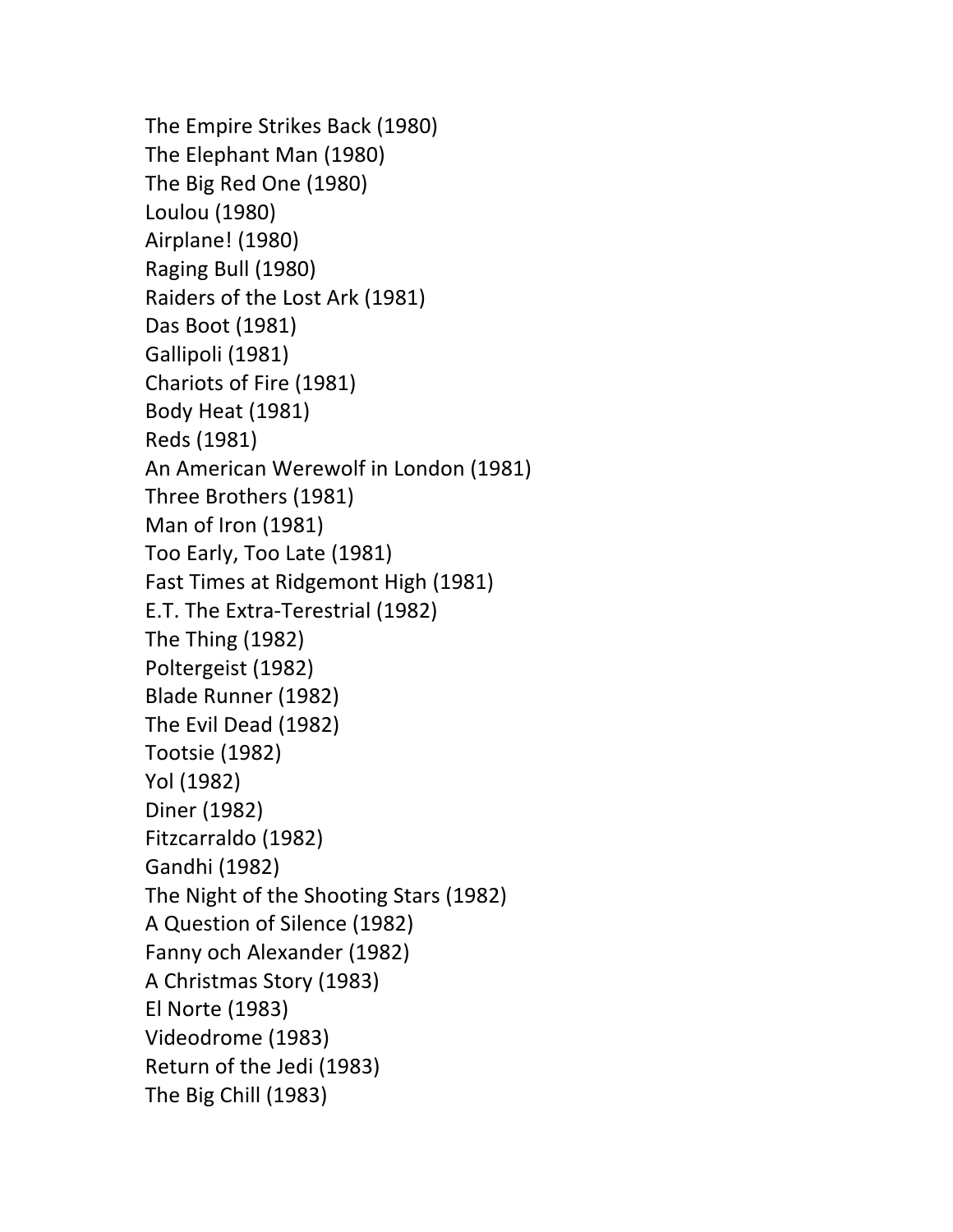Sans Soleil (1983) Le Dernier Combat (1983) L'Argent (1983) Utu (1983) Terms of Endearment (1983) The Fourth Man (1983) The King of Comedy (1983) The Right Stuff (1983) Koyaanisqatsi (1983) Once Upon a Time in America (1983) Scarface (1983) The Ballad of Narayama (1983) Amadeus (1984) The Terminator (1984) Paris, Texas (1984) A Nightmare on Elm Street (1984) This Is Spinal Tap (1984) Beverly Hills Cop (1984) Ghostbusters (1984) A Passage to India (1984) Stranger Than Paradise (1984) The Killing Fields (1984) The Natural (1984) The Breakfast Club (1985) Ran (1985) Come and See (1985) The Official Story (1985) Out of Africa (1985) The Purple Rose of Cairo (1985) Back to the Future (1985) The Time to Live and the Time to Die (1985) Brazil (1985) Kiss of the Spider Woman (1985) The Quiet Earth (1985) Mishima (1985)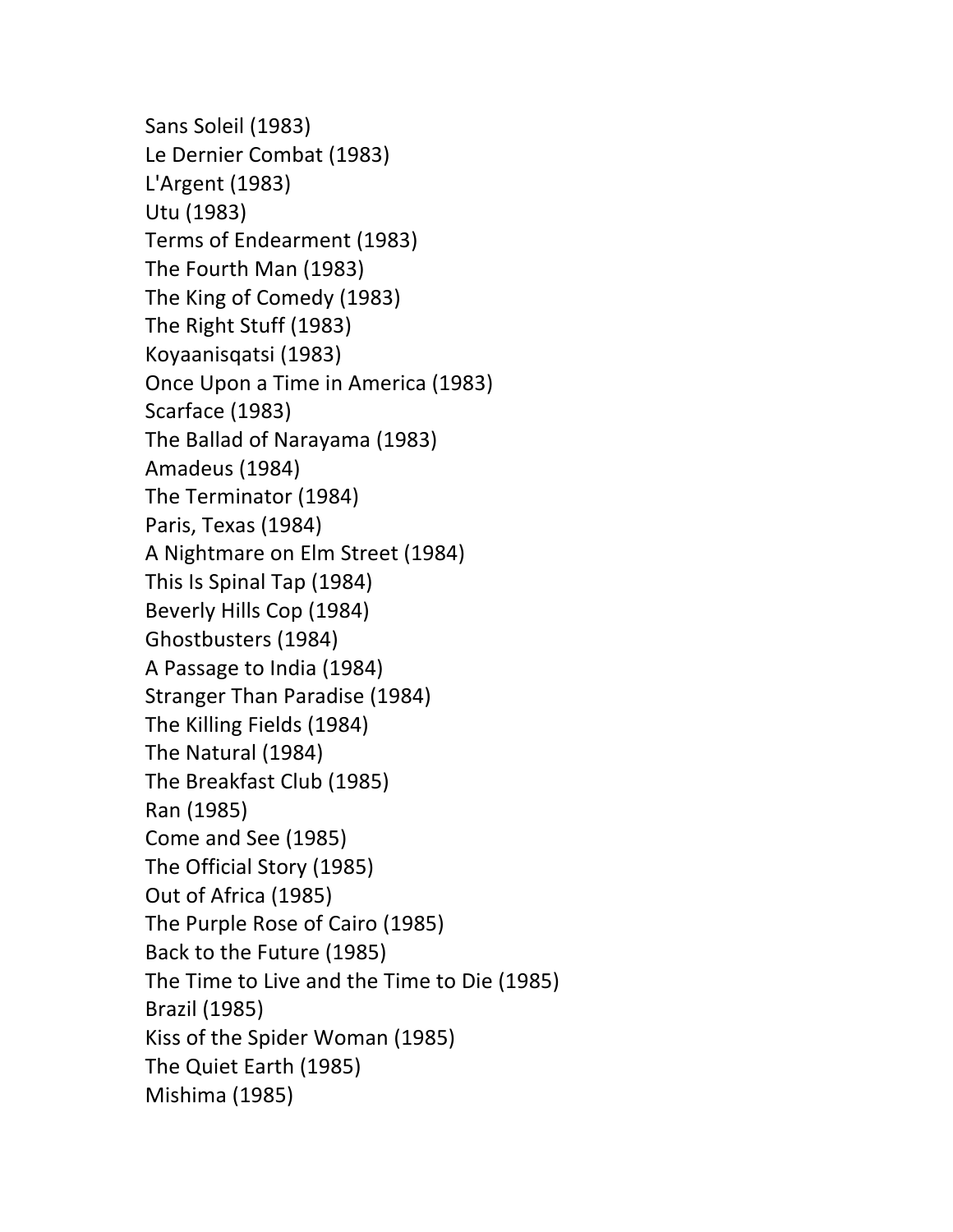Prizzi's Honor (1985) Vagabond (1985) Shoah (1985) The Color Purple (1985) Manhunter (1986) Stand By Me (1986) Blue Velvet (1986) Hannah and Her Sisters (1986) She's Gotta Have It (1986) The Decline of the American Empire (1986) The Fly (1986) Aliens (1986) Ferris Bueller's Day Off (1986) Down by Law (1986) A Room with a View (1986) Children of a Lesser God (1986) Platoon (1986) Caravaggio (1986) Tampopo (1986) Peking Opera Blues (1986) Salvador (1986) Top Gun (1986) Sherman's March (1986) The Horse Thief (1986) Yeelen (1987) Wings of Desire (1987) Project A, Part II (1987) Babette's Feast (1987) Raising Arizona (1987) Full Metal Jacket (1987) Withnail and I (1987) Good Morning, Vietnam (1987) Au Revoir Les Enfants (1987) Broadcast News (1987) Housekeeping (1987)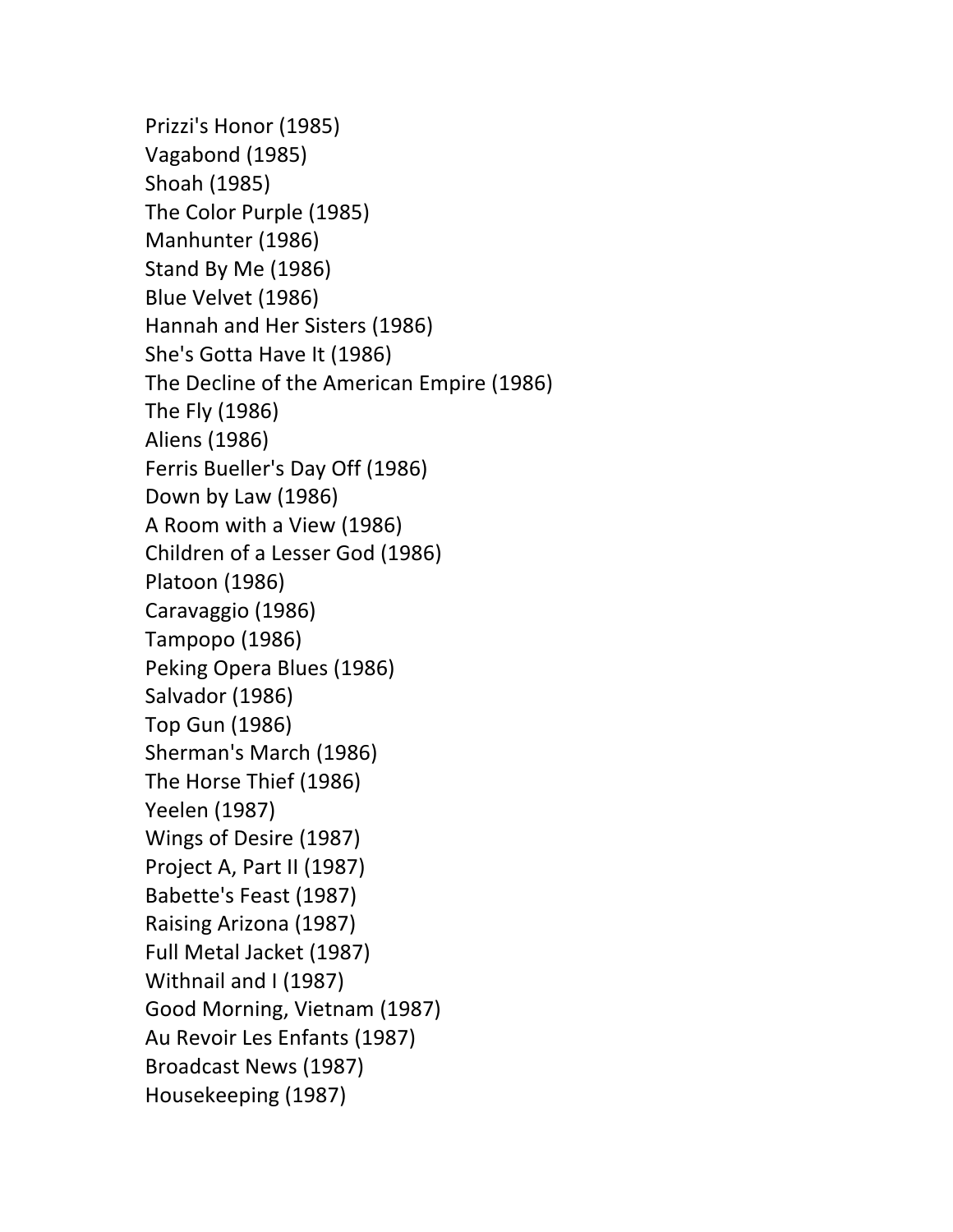The Princess Bride (1987) Moonstruck (1987) The Untouchables (1987) Red Sorghum (1987) The Dead (1987) Fatal Attraction (1987) A Chinese Ghost Story (1987) Women on the Verge of a Nervous Breakdown (1988) The Vanishing (1988) Bull Durham (1988) Ariel (1988) The Thin Blue Line (1988) Akira (1988) Cinema Paradiso (1988) Hôtel Terminus: Klaus Barbie et son temps (1988) A Fish Called Wanda (1988) The Naked Gun (1988) Big (1988) Dangerous Liaisons (1988) Grave of the Fireflies (1988) Landscape in the Mist (1988) The Decalogue (1988) Die Hard (1988) A Tale of the Wind (1988) Who Framed Roger Rabbit (1988) Rain Man (1988) The Story of Women (1988) Drowning By Numbers (1988) Alice (1988) Batman (1989) When Harry Met Sally (1989) Crimes and Misdemeanors (1989) The Cook, the Thief, His Wife and Her Lover (1989) Drugstore Cowboy (1989) My Left Foot (1989)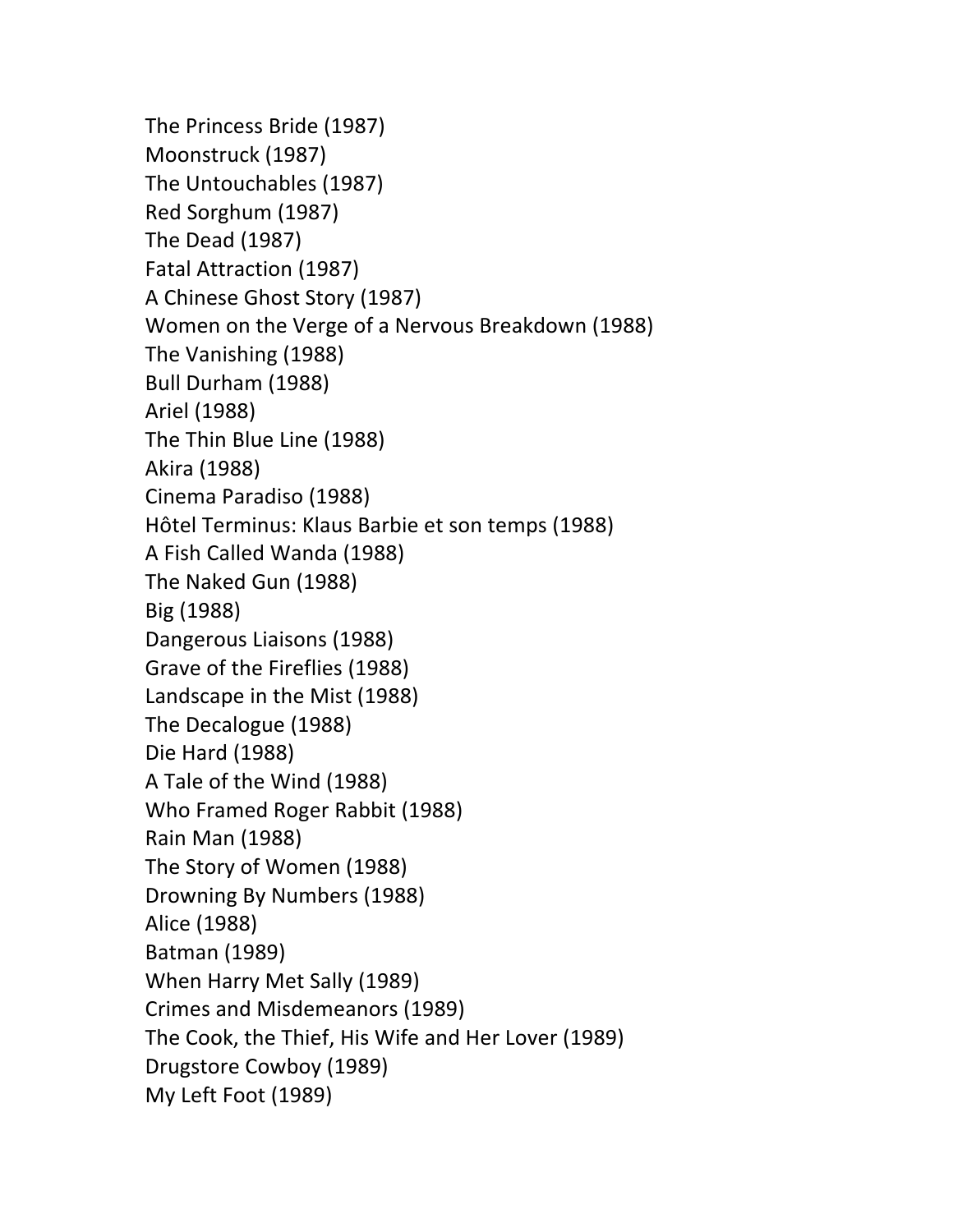The Killer (1989) Do the Right Thing (1989) Roger & Me (1989) Glory (1989) The Asthenic Syndrome (1989) Sex, Lies and Videotape (1989) Say Anything (1989) The Unbelievable Truth (1989) A City of Sadness (1989) No Fear, No Die (1990) Reversal of Fortune (1990) Goodfellas (1990) Jacob's Ladder (1990) King of New York (1990) Dances with Wolves (1990) Europa Europa (1990) Pretty Woman (1990) Archangel (1990) Trust (1990) Close-Up (1990) Edward Scissorhands (1990) Henry: Portrait of a Serial Killer (1990) Total Recall (1990) Once Upon a Time in China (1991) Boyz 'n the Hood (1991) Raise the Red Lantern (1991) Delicatessen (1991) A Brighter Summer Day (1991) Naked Lunch (1991) La Belle Noiseuse (1991) The Rapture (1991) My Own Private Idaho (1991) Thelma & Louise (1991) Terminator 2: Judgment Day (1991) The Silence of the Lambs (1991)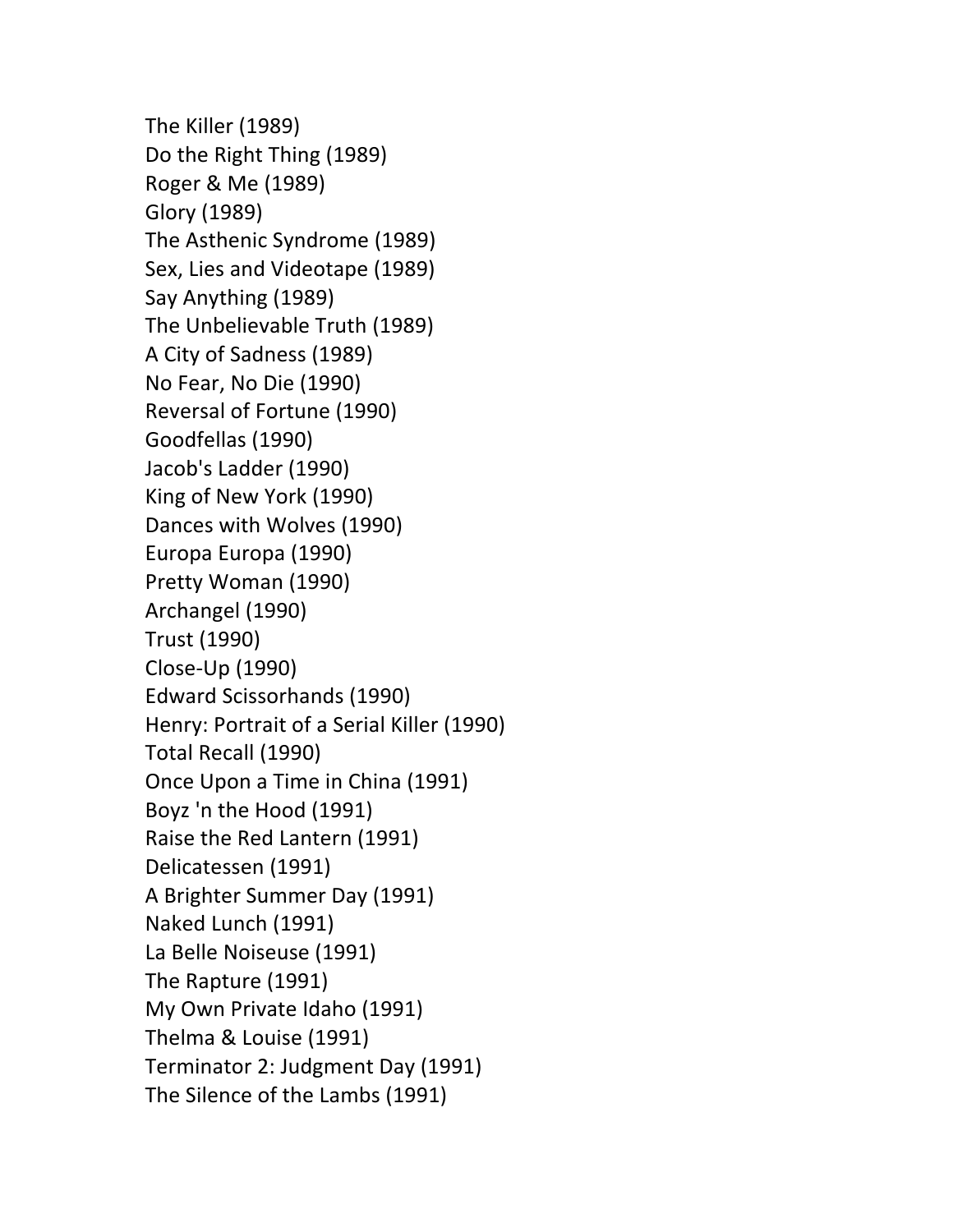JFK (1991) Slacker (1991) Tongues Untied (1991) Hearts of Darkness: A Filmmaker's Apocalypse (1991) La Double vie de Véronique (1991) Strictly Ballroom (1992) The Player (1992) Reservoir Dogs (1992) Romper Stomper (1992) Glengarry Glen Ross (1992) Unforgiven (1992) Aileen Wuornos: The Selling of a Serial Killer (1992) A Tale of Winter (1992) The Actress (1992) Man Bites Dog (1992) The Crying Game (1992) Farewell My Concubine (1993) Groundhog Day (1993) Thirty Two Films about Glenn Gould (1993) Short Cuts (1993) Philadelphia (1993) The Puppetmaster (1993) Jurassic Park (1993) Trois Couleurs: Bleu (1993) The Piano (1993) The Blue Kite (1993) The Wedding Banquet (1993) Schindler's List (1993) The Adventures of Priscilla, Queen of the Desert (1994) Trois Couleurs: Rouge (1994) Hoop Dreams (1994) Forrest Gump (1994) The Lion King (1994) Clerks (1994) Four Weddings and a Funeral (1994)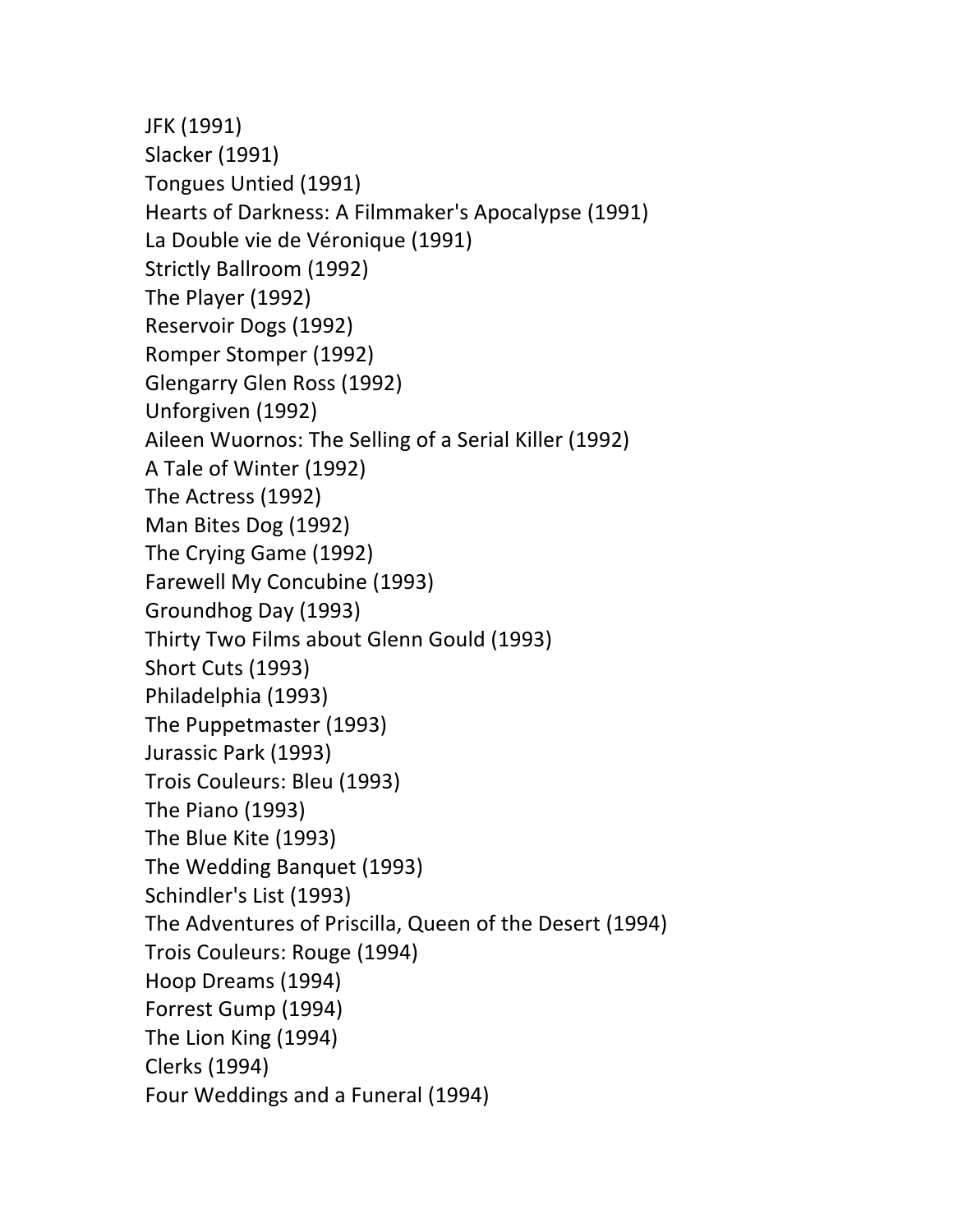Natural Born Killers (1994) The Last Seduction (1994) Pulp Fiction (1994) The Shawshank Redemption (1994) The Wild Reeds (1994) Chungking Express (1994) Crumb (1994) Sátántangó (1994) Through the Olive Trees (1994) Heavenly Creatures (1994) Dear Diary (1994) Muriel's Wedding (1994) Riget (1994) Babe (1995) Deseret (1995) Braveheart (1995) Safe (1995) Toy Story (1995) Casino (1995) Heat (1995) Zero Kelvin (1995) Clueless (1995) Smoke (1995) The White Balloon (1995) Se7en (1995) Underground (1995) The Brave Heart Will Take the Bride (1995) Cyclo (1995) The Usual Suspects (1995) Dead Man (1995) Fargo (1996) Three Lives and Only One Death (1996) Shine (1996) Breaking the Waves (1996) Independence Day (1996)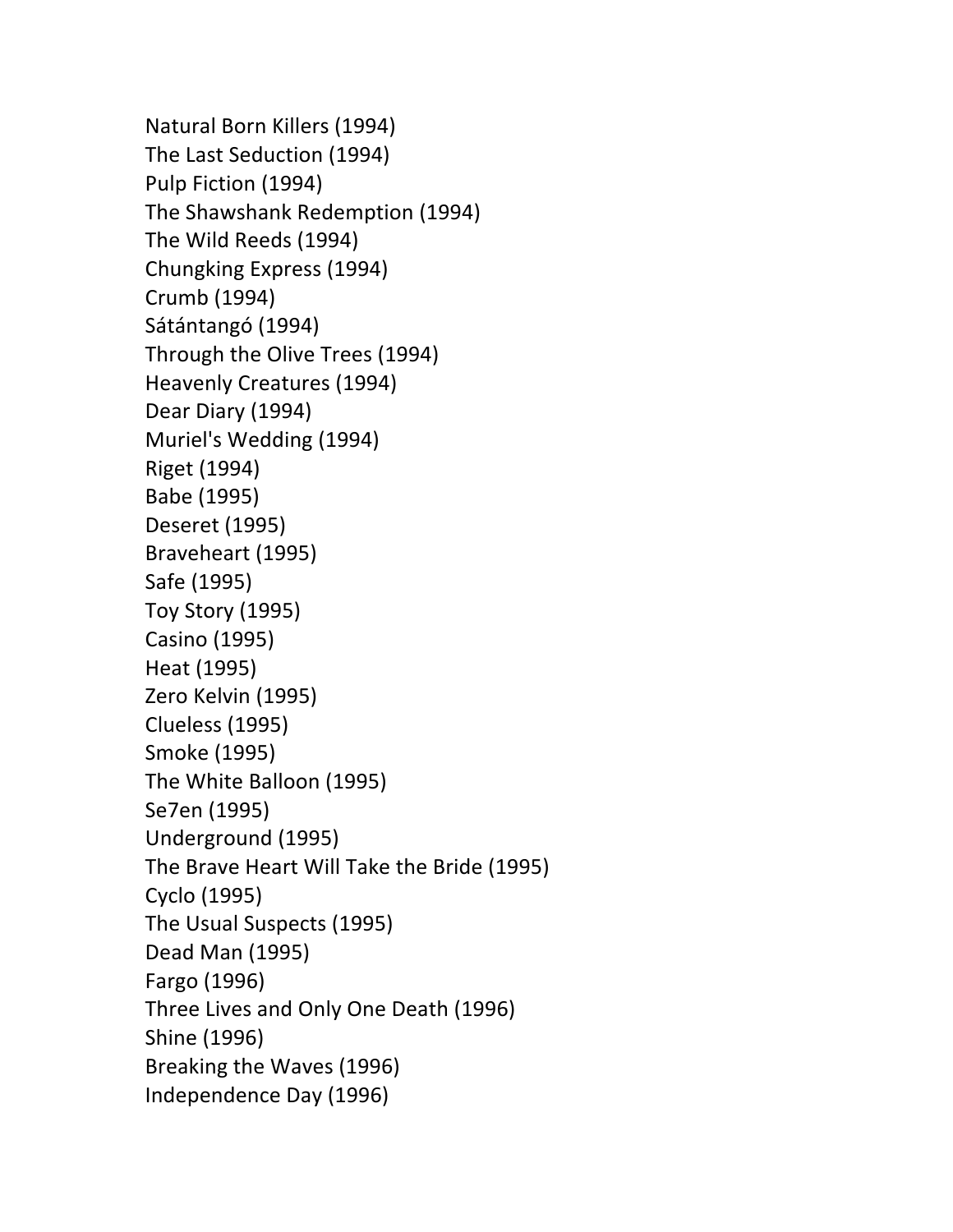Secrets and Lies (1996) Gabbeh (1996) Lone Star (1996) Trainspotting (1996) Scream (1996) The English Patient (1996) Happy Together (1997) Princess Mononoke (1997) L.A. Confidential (1997) The Butcher Boy (1997) The Ice Storm (1997) Boogie Nights (1997) The Sweet Hereafter (1997) Funny Games (1997) Taste of Cherry (1997) Open Your Eyes (1997) **Titanic (1997)** Festen (1998) Saving Private Ryan (1998) Buffalo 66 (1998) Rushmore (1998) Lola Rennt (1998) Pi (1998) Happiness (1998) The Thin Red Line (1998) There's Something About Mary (1998) Ringu (1998) Magnolia (1999) Beau Travail (1999) The Blair Witch Project (1999) Three Kings (1999) Audition (1999) All About My Mother (1999) Fight Club (1999) Being John Malkovich (1999)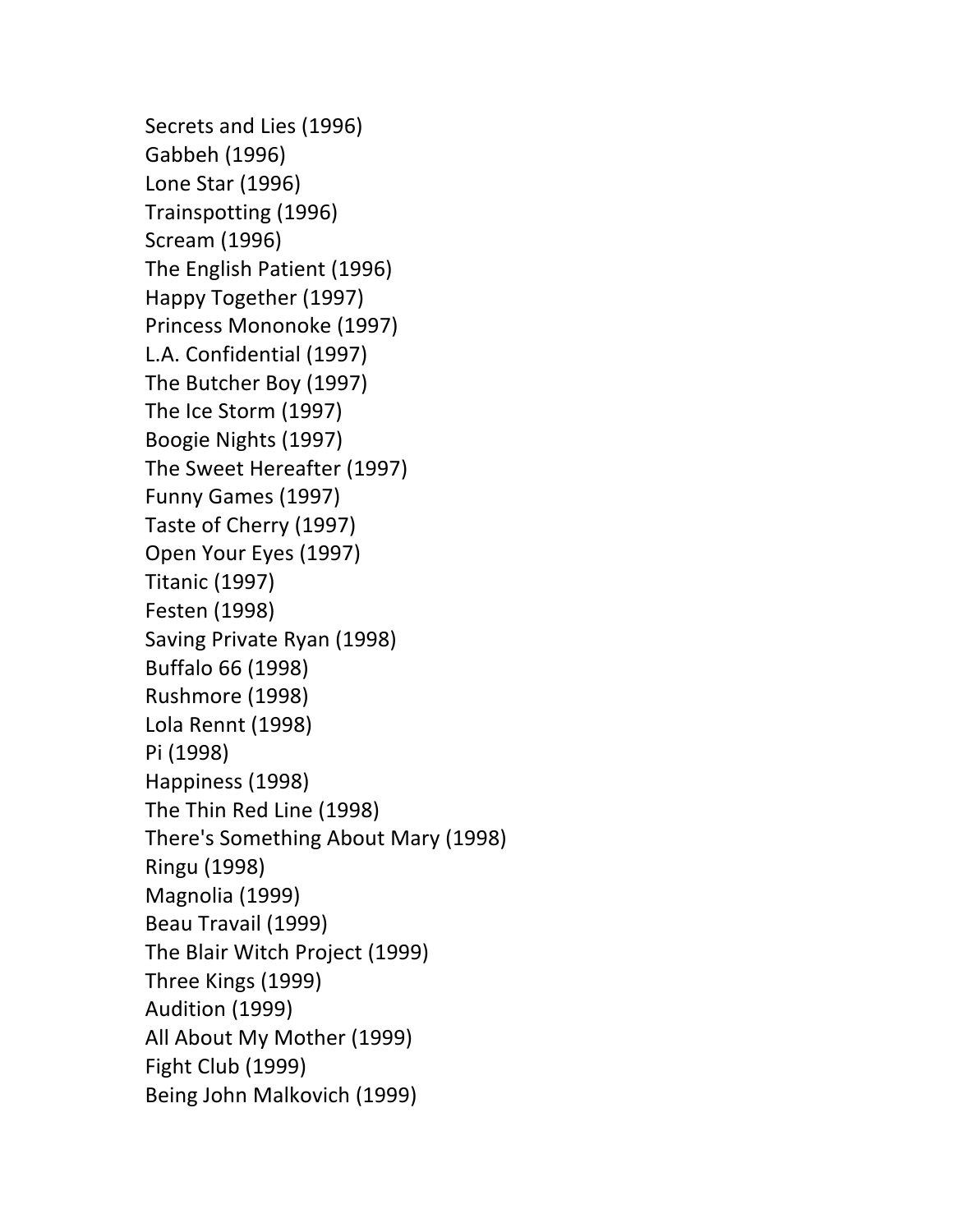American Beauty (1999) The Matrix (1999) The Sixth Sense (1999) The Gleaners and I (2000) In the Mood for Love (2000) Gladiator (2000) Kippur (2000) Yi Yi (2000) Requiem for a Dream (2000) Amores Perros (2000) Crouching Tiger, Hidden Dragon (2000) Traffic (2000) Dancer in the Dark (2000) Memento (2000) Kandahar (2001) Le Fabuleux destin d'Amélie Poulain (2001) Spirited Away (2001) No Man's Land (2001) Moulin Rouge (2001) The Lord Of The Rings I-III (2001-2003) The Pianist (2002) Irreversible (2002) Uzak (2002) City Of God (2002) Talk To Her (2002) The Best of Youth (2003) Oldboy (2003) Kill Bill I (2003) Good Bye Lenin! (2003) Head-On (2004) Der Untergang (2004) Fahrenheit  $9/11$  (2004) Sideways (2004) Crash (2005) Paradise Now (2005)